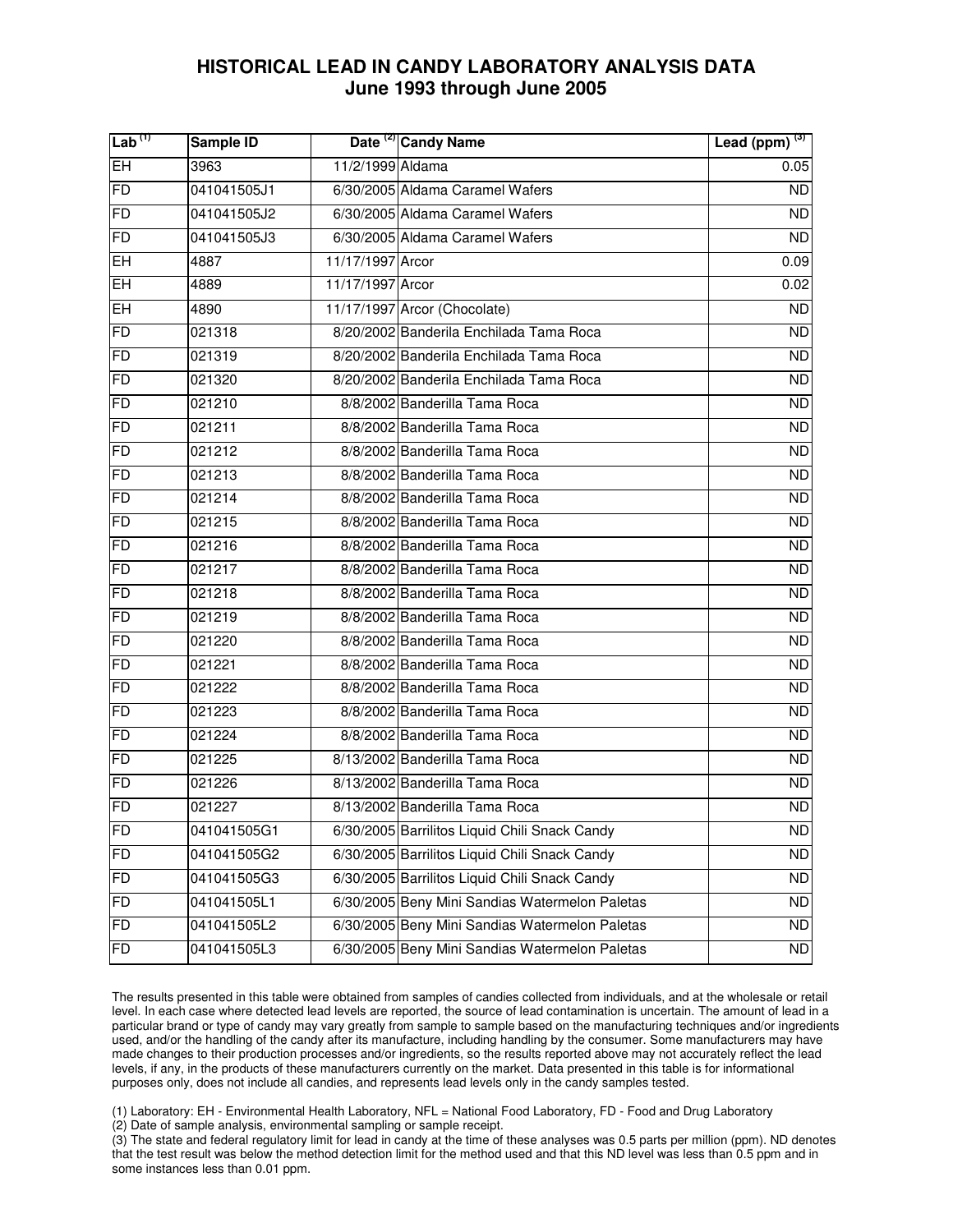| FD             | 041041505A1   |                      | 6/30/2005 Beny Que Mango Paletas            | <b>ND</b>       |
|----------------|---------------|----------------------|---------------------------------------------|-----------------|
| <b>FD</b>      | 041041505A2   |                      | 6/30/2005 Beny Que Mango Paletas            | $\overline{ND}$ |
| <b>FD</b>      | 041041505A3   |                      | 6/30/2005 Beny Que Mango Paletas            | <b>ND</b>       |
| <b>FD</b>      | 086041205N1   |                      | 6/30/2005 Blink Pop, Glimmering Green Apple | ND              |
| <b>FD</b>      | 086041205N2   |                      | 6/30/2005 Blink Pop, Glimmering Green Apple | <b>ND</b>       |
| <b>FD</b>      | 086041205N3   |                      | 6/30/2005 Blink Pop, Glimmering Green Apple | $\overline{ND}$ |
| <b>FD</b>      | 086041205M1   |                      | 6/30/2005 Blink Pop, Sparkling Strawberry   | <b>ND</b>       |
| <b>FD</b>      | 086041205M2   |                      | 6/30/2005 Blink Pop, Sparkling Strawberry   | $\overline{ND}$ |
| <b>FD</b>      | 086041205M3   |                      | 6/30/2005 Blink Pop, Sparkling Strawberry   | <b>ND</b>       |
| EH             | 4544          | 11/16/2000 Bolirindo |                                             | 0.18            |
| EH             | 4994          | 5/10/2001 Bolirindo  |                                             | 0.14            |
| EH             | 4970          |                      | 4/2/2001 Bolirindo (Dulmex)                 | 2.70            |
| EH             | 4974          |                      | 4/2/2001 Bolirindo (Dulmex)                 | 3.00            |
| <b>FD</b>      | 054040705A1   |                      | 6/30/2005 Bolitochas Mango                  | <b>ND</b>       |
| <b>FD</b>      | 054040705A2   |                      | 6/30/2005 Bolitochas Mango                  | <b>ND</b>       |
| <b>FD</b>      | 054040705A3   |                      | 6/30/2005 Bolitochas Mango                  | <b>ND</b>       |
| EH             | 3589          |                      | 9/2/1999 Bomba Chavo                        | <b>ND</b>       |
| <b>FD</b>      | 086041105F1   |                      | 6/30/2005 Botan Rice Candy                  | <b>ND</b>       |
| <b>FD</b>      | 086041105F2   |                      | 6/30/2005 Botan Rice Candy                  | ND              |
| <b>FD</b>      | 086041105F3   |                      | 6/30/2005 Botan Rice Candy                  | <b>ND</b>       |
| <b>NFL</b>     | 082040204D1-1 |                      | 5/28/2004 Brinquitos                        | 0.02            |
| EH             | 3208          |                      | 10/2/1996 Candy (brown with seeds)          | 0.11            |
| EH             | 5340          |                      | 6/5/1998 Candy (Cambodian)                  | 0.13            |
| EH             | 3550          |                      | $1/3/1997$ Candy (yellow)                   | <b>ND</b>       |
| <b>FD</b>      | 082040104C1-1 |                      | 5/28/2004 Canel's Gum                       | <b>ND</b>       |
| F <sub>D</sub> | 082040204E1-1 |                      | 5/28/2004 Canel's Gum                       | <b>ND</b>       |
| <b>NFL</b>     | 082040604L1-1 |                      | 5/28/2004 Canel's Gum                       | 0.04            |
| FD             | 082040604L2-1 |                      | 5/28/2004 Canel's Gum                       | <b>ND</b>       |
| <b>FD</b>      | 08603290411   |                      | 5/28/2004 Canel's Gum                       | <b>ND</b>       |
| <b>NFL</b>     | 088032604F1   |                      | 5/28/2004 Canel's Gum                       | 0.03            |
| <b>NFL</b>     | 091032604A1-1 |                      | 5/28/2004 Canel's Gum                       | 0.05            |
| FD             | 091033004A1-1 |                      | 5/28/2004 Canel's Gum                       | <b>ND</b>       |
| <b>NFL</b>     | 094032904Q1C  |                      | 5/28/2004 Canel's Gum                       | 0.04            |
| <b>NFL</b>     | 094032904T1C  |                      | 5/28/2004 Canel's Gum Blueberry Flavor      | 0.09            |
| <b>NFL</b>     | 094032904U1C  |                      | 5/28/2004 Canel's Gum Spearmint Flavor      | 0.08            |
| <b>FD</b>      | 094032904B1   |                      | 5/28/2004 Canel's Gum Various Flavors       | 0.17            |

 The results presented in this table were obtained from samples of candies collected from individuals, and at the wholesale or retail level. In each case where detected lead levels are reported, the source of lead contamination is uncertain. The amount of lead in a particular brand or type of candy may vary greatly from sample to sample based on the manufacturing techniques and/or ingredients used, and/or the handling of the candy after its manufacture, including handling by the consumer. Some manufacturers may have made changes to their production processes and/or ingredients, so the results reported above may not accurately reflect the lead levels, if any, in the products of these manufacturers currently on the market. Data presented in this table is for informational purposes only, does not include all candies, and represents lead levels only in the candy samples tested.

(1) Laboratory: EH - Environmental Health Laboratory, NFL = National Food Laboratory, FD - Food and Drug Laboratory

(2) Date of sample analysis, environmental sampling or sample receipt.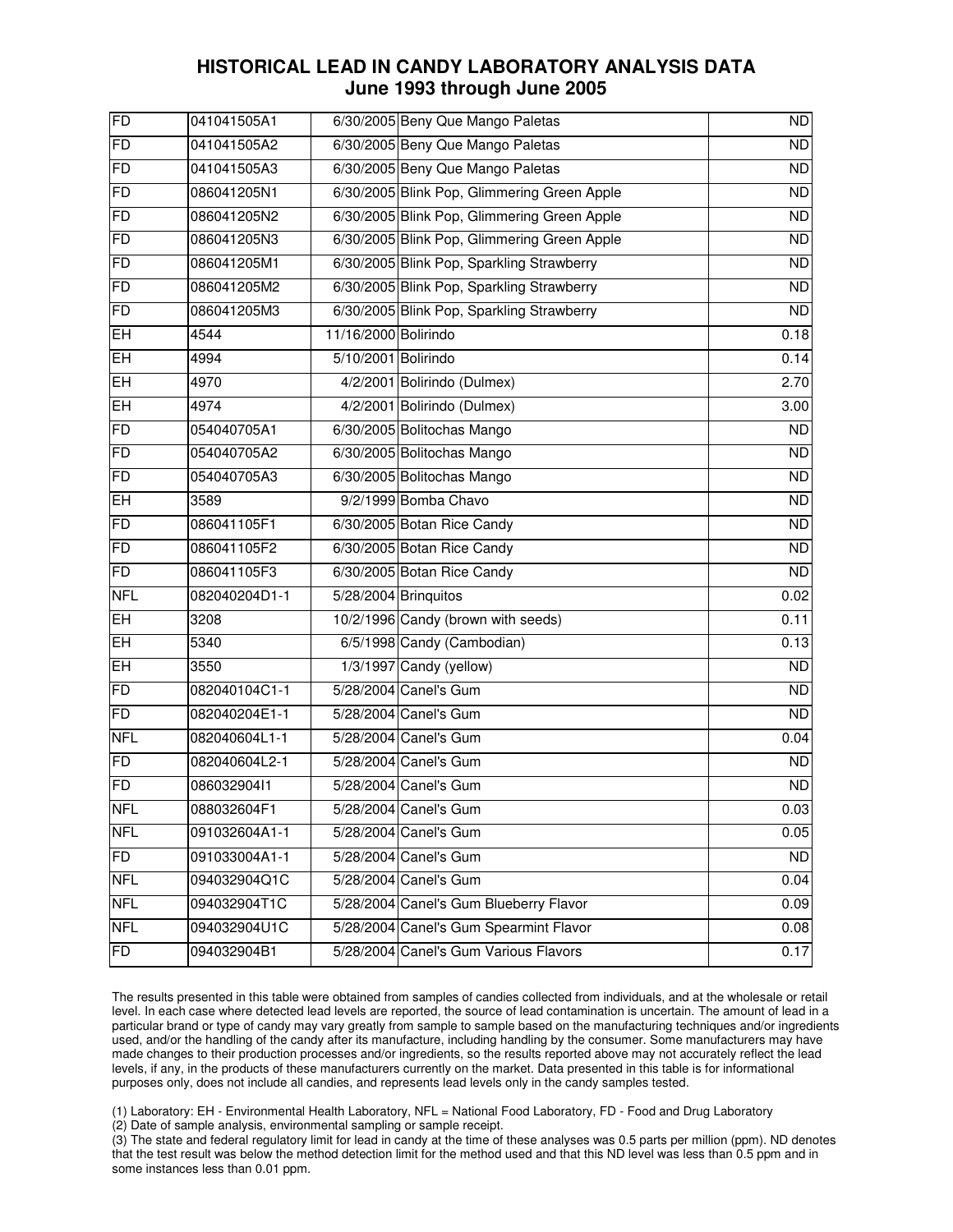| FD         | 094032904C1   | 5/28/2004 Canel's Gum Various Flavors               | 0.12            |
|------------|---------------|-----------------------------------------------------|-----------------|
| FD         | 094032904D1   | 5/28/2004 Canel's Gum Various Flavors               | ND              |
| <b>NFL</b> | 094032904V1C  | 5/28/2004 Canel's Gum Various Flavors               | 0.02            |
| <b>FD</b>  | 052041105N1   | 6/30/2005 Caramel Creams                            | $\overline{ND}$ |
| <b>FD</b>  | 052041105N2   | 6/30/2005 Caramel Creams                            | <b>ND</b>       |
| <b>FD</b>  | 052041105N3   | 6/30/2005 Caramel Creams                            | $\overline{ND}$ |
| <b>FD</b>  | 041041505O1   | 6/30/2005 Cerillos Mango Paletas                    | <b>ND</b>       |
| <b>FD</b>  | 041041505O2   | 6/30/2005 Cerillos Mango Paletas                    | $\overline{ND}$ |
| <b>FD</b>  | 041041505O3   | 6/30/2005 Cerillos Mango Paletas                    | <b>ND</b>       |
| <b>NFL</b> | 082040204A1-1 | 5/28/2004 Chaca Chaca                               | 0.12            |
| <b>FD</b>  | 021534        | 8/29/2002 Chaca Chaca Salted & Chili Tejocote Candy | <b>ND</b>       |
| FD         | 021535        | 8/29/2002 Chaca Chaca Salted & Chili Tejocote Candy | <b>ND</b>       |
| <b>FD</b>  | 021536        | 8/29/2002 Chaca Chaca Salted & Chili Tejocote Candy | ND              |
| <b>FD</b>  | 021531        | 8/29/2002 Chaca Chaca Salted & Chili Tejocote Candy | 0.59            |
| <b>FD</b>  | 021532        | 8/29/2002 Chaca Chaca Salted & Chili Tejocote Candy | 0.72            |
| <b>FD</b>  | 021533        | 8/29/2002 Chaca Chaca Salted & Chili Tejocote Candy | <b>ND</b>       |
| <b>FD</b>  | 04-0742       | 6/15/2004 Chaca Chaca, Calida y Sabor               | 0.62            |
| <b>FD</b>  | 04-0743       | 6/15/2004 Chaca Chaca, Calida y Sabor               | 0.55            |
| <b>FD</b>  | 04-0744       | 6/15/2004 Chaca Chaca, Calida y Sabor               | 0.67            |
| <b>FD</b>  | 052041205S1   | 6/30/2005 Chewy Spree                               | <b>ND</b>       |
| FD         | 052041205S2   | 6/30/2005 Chewy Spree                               | <b>ND</b>       |
| <b>FD</b>  | 052041205S3   | 6/30/2005 Chewy Spree                               | <b>ND</b>       |
| <b>NFL</b> | 110033004B1   | 5/28/2004 Chick's Gum                               | 0.05            |
| <b>FD</b>  | 110033004B2   | 5/28/2004 Chick's Gum                               | <b>ND</b>       |
| $E$ H      | 0822          | 2/9/1995 Chile candy                                | $\overline{ND}$ |
| <b>FD</b>  | 041041505K1   | 6/30/2005 Chili Club Barbi Fruit Gum                | <b>ND</b>       |
| <b>FD</b>  | 041041505K2   | 6/30/2005 Chili Club Barbi Fruit Gum                | <b>ND</b>       |
| FD         | 041041505K3   | 6/30/2005 Chili Club Barbi Fruit Gum                | $\overline{ND}$ |
| EH         | 9239          | 12/17/1993 Chocolate powder                         | $\overline{ND}$ |
| FD         | 054041105D1   | 6/30/2005 Chupa Chups dips                          | ND              |
| <b>FD</b>  | 054041105D2   | 6/30/2005 Chupa Chups dips                          | <b>ND</b>       |
| FD         | 054041105D3   | 6/30/2005 Chupa Chups dips                          | <b>ND</b>       |
| <b>FD</b>  | 054040705J1   | 6/30/2005 Cisne Dulce de Tamarindo Acidulado        | <b>ND</b>       |
| <b>FD</b>  | 054040705J2   | 6/30/2005 Cisne Dulce de Tamarindo Acidulado        | <b>ND</b>       |
| <b>FD</b>  | 054040705J3   | 6/30/2005 Cisne Dulce de Tamarindo Acidulado        | <b>ND</b>       |
| <b>FD</b>  | 04-0705       | 6/2/2004 Cisne Fabrica De Dulces                    | <b>ND</b>       |

 The results presented in this table were obtained from samples of candies collected from individuals, and at the wholesale or retail level. In each case where detected lead levels are reported, the source of lead contamination is uncertain. The amount of lead in a particular brand or type of candy may vary greatly from sample to sample based on the manufacturing techniques and/or ingredients used, and/or the handling of the candy after its manufacture, including handling by the consumer. Some manufacturers may have made changes to their production processes and/or ingredients, so the results reported above may not accurately reflect the lead levels, if any, in the products of these manufacturers currently on the market. Data presented in this table is for informational purposes only, does not include all candies, and represents lead levels only in the candy samples tested.

(1) Laboratory: EH - Environmental Health Laboratory, NFL = National Food Laboratory, FD - Food and Drug Laboratory

(2) Date of sample analysis, environmental sampling or sample receipt.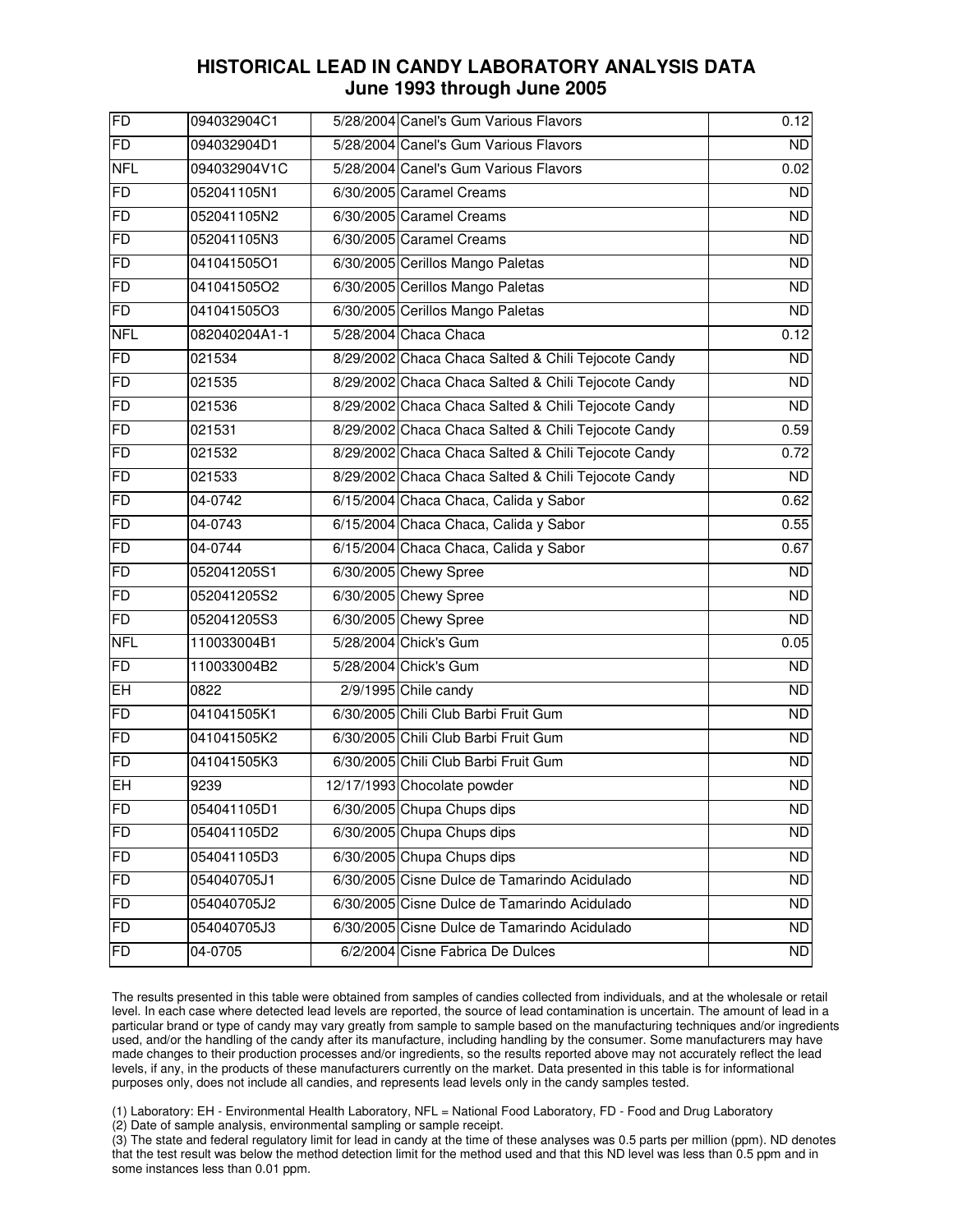| FD              | 04-0706       | 6/2/2004 Cisne Fabrica De Dulces                  | <b>ND</b>       |
|-----------------|---------------|---------------------------------------------------|-----------------|
| <b>NFL</b>      | 091033004DX-1 | 5/28/2004 CISNE Fabrica De Dulces Tamarindo       | 0.02            |
| <b>FD</b>       | 091033004DX2  | 5/28/2004 CISNE Fabrica De Dulces Tamarindo       | 0.22            |
| <b>FD</b>       | 091033004DX-3 | 6/22/2004 CISNE Fabrica De Dulces Tamarindo       | <b>ND</b>       |
| <b>FD</b>       | 086032904G-1  | 6/22/2004 CISNE Fabrica De Dulces Tamarindo       | $\overline{ND}$ |
| <b>FD</b>       | 04-0711       | 6/2/2004 Corazon de Paleta Enchiladita            | 0.36            |
| <b>FD</b>       | 04-0712       | 6/2/2004 Corazon de Paleta Enchiladita            | 0.36            |
| <b>FD</b>       | 054041105-E1  | 6/30/2005 Corazon Lollipops                       | 0.18            |
| <b>FD</b>       | 054041105-E2  | 6/30/2005 Corazon Lollipops                       | 0.11            |
| <b>FD</b>       | 054041105-E3  | 6/30/2005 Corazon Lollipops                       | 0.13            |
| <b>NFL</b>      | 088032604A1   | 5/28/2004 Corazon Lollipops-Enchiladita           | 0.15            |
| <b>FD</b>       | 088032604A2   | 5/28/2004 Corazon Lollipops-Enchiladita           | 0.24            |
| FD              | 088032604A3   | 6/22/2004 Corazon Lollipops-Enchiladita           | 0.20            |
| <b>NFL</b>      | 094032904K1   | 5/28/2004 Crayon pulpa sabor chamoy-Enchilado     | 0.11            |
| $\overline{FD}$ | 094032904K2   | 5/28/2004 Crayon pulpa sabor chamoy-Enchilado     | 0.25            |
| <b>FD</b>       | 054040705B3   | 6/30/2005 Crayon Pulpa Sabor Fresa                | <b>ND</b>       |
| <b>FD</b>       | 054040705B1   | 6/30/2005 Crayon Pulpa Sabor Mango                | ND              |
| <b>FD</b>       | 054040705B2   | 6/30/2005 Crayon Pulpa Sabor Mango                | <b>ND</b>       |
| <b>NFL</b>      | 094032904J1   | 5/28/2004 Crayon Sandia Kumbry/pulpa.             | $\overline{ND}$ |
| <b>FD</b>       | 094032904J2   | 5/28/2004 Crayon Sandia Kumbry/pulpa.             | 0.16            |
| <b>FD</b>       | 052041105M1   | 6/30/2005 Creme Savers                            | <b>ND</b>       |
| <b>FD</b>       | 052041105M2   | 6/30/2005 Creme Savers                            | <b>ND</b>       |
| FD              | 052041105M3   | 6/30/2005 Creme Savers                            | <b>ND</b>       |
| <b>FD</b>       | 054040705D1   | 6/30/2005 Cuchara Clasica-Tamarindo               | <b>ND</b>       |
| <b>FD</b>       | 054040705D3   | 6/30/2005 Cuchara Clasica-Tamarindo y Mango       | ND              |
| <b>FD</b>       | 054040705D2   | 6/30/2005 Cuchara Clasica-Tamarindo y Sandia      | <b>ND</b>       |
| <b>NFL</b>      | 094032904-E1  | 5/28/2004 De la Rosa Jumbo Cereza-hard-Cherry     | 0.01            |
| FD              | 094032904F1   | 5/28/2004 De la Rosa Jumbo Cereza-hard-Cherry     | <b>ND</b>       |
| <b>FD</b>       | 086041105J1   | 6/30/2005 Double-Up Chocolate                     | $\overline{ND}$ |
| <b>FD</b>       | 086041105J2   | 6/30/2005 Double-Up Chocolate                     | <b>ND</b>       |
| <b>FD</b>       | 086041105J3   | 6/30/2005 Double-Up Chocolate                     | <b>ND</b>       |
| EH              | 3981          | 7/11/1997 Dried Fruit (from Iran)                 | 0.11            |
| <b>EH</b>       | 3230          | 2/10/1999 Dried Mango Rind (from the Phillipines) | 0.14            |
| EH              | 3229          | 2/10/1999 Dried Pineapple (from the Phillipines)  | 0.08            |
| <b>NFL</b>      | 094032904P1C  | 5/28/2004 Dulces Arco Iris                        | 0.02            |
| FD              | 094032904P2C  | 5/28/2004 Dulces Arco Iris                        | <b>ND</b>       |

 The results presented in this table were obtained from samples of candies collected from individuals, and at the wholesale or retail level. In each case where detected lead levels are reported, the source of lead contamination is uncertain. The amount of lead in a particular brand or type of candy may vary greatly from sample to sample based on the manufacturing techniques and/or ingredients used, and/or the handling of the candy after its manufacture, including handling by the consumer. Some manufacturers may have made changes to their production processes and/or ingredients, so the results reported above may not accurately reflect the lead levels, if any, in the products of these manufacturers currently on the market. Data presented in this table is for informational purposes only, does not include all candies, and represents lead levels only in the candy samples tested.

(1) Laboratory: EH - Environmental Health Laboratory, NFL = National Food Laboratory, FD - Food and Drug Laboratory

(2) Date of sample analysis, environmental sampling or sample receipt.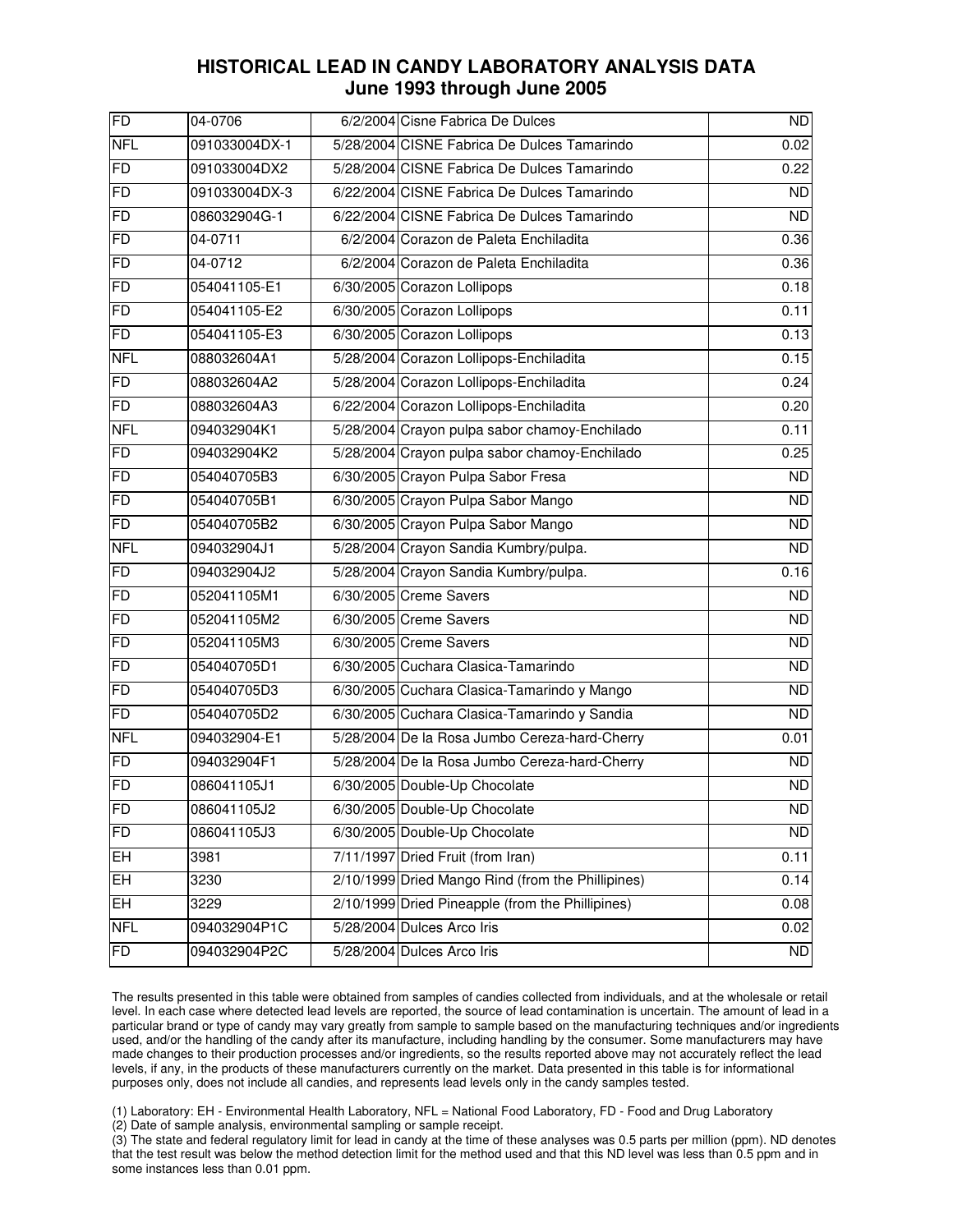| FD         | 041041505-E1  |                     | 6/30/2005 Dulces Karla Mango Paletas           | <b>ND</b>       |
|------------|---------------|---------------------|------------------------------------------------|-----------------|
| FD         | 041041505-E2  |                     | 6/30/2005 Dulces Karla Mango Paletas           | ND              |
| FD         | 041041505-E3  |                     | 6/30/2005 Dulces Karla Mango Paletas           | <b>ND</b>       |
| <b>FD</b>  | 041041505M1   |                     | 6/30/2005 Dulces Lizeta Mango/Chili Spoon Pops | $\overline{ND}$ |
| <b>FD</b>  | 041041505M2   |                     | 6/30/2005 Dulces Lizeta Mango/Chili Spoon Pops | <b>ND</b>       |
| FD         | 041041505M3   |                     | 6/30/2005 Dulces Lizeta Mango/Chili Spoon Pops | $\overline{ND}$ |
| <b>NFL</b> | 110033004C1   |                     | 5/28/2004 Dulces Moreliates Serpentinas        | 0.10            |
| <b>FD</b>  | 110033004C2   |                     | 5/28/2004 Dulces Moreliates Serpentinas        | 0.36            |
| <b>NFL</b> | 094032904S1C  |                     | 5/28/2004 Dulces Moreliates Tabla Rindo        | 0.13            |
| <b>FD</b>  | 094032904S2C  |                     | 5/28/2004 Dulces Moreliates Tabla Rindo        | 0.20            |
| <b>FD</b>  | 041041505F1   |                     | 6/30/2005 Dulces Vero Pica Gomas Tamarindo Gum | <b>ND</b>       |
| <b>FD</b>  | 041041505F2   |                     | 6/30/2005 Dulces Vero Pica Gomas Tamarindo Gum | <b>ND</b>       |
| FD         | 041041505F3   |                     | 6/30/2005 Dulces Vero Pica Gomas Tamarindo Gum | $\overline{ND}$ |
| <b>NFL</b> | 086032904A-1  |                     | 5/28/2004 Dulces Vero Rellenitos Mango         | 0.02            |
| <b>FD</b>  | 094032904O1C  |                     | 5/28/2004 Dulces Vero Rellenitos Mango         | <b>ND</b>       |
| <b>FD</b>  | 054041105F1   |                     | 6/30/2005 Dulmex Rollito de Tamarindo          | 0.56            |
| FD         | 054041105F2   |                     | 6/30/2005 Dulmex Rollito de Tamarindo          | 0.59            |
| FD         | 054041105F3   |                     | 6/30/2005 Dulmex Rollito de Tamarindo          | 0.58            |
| <b>EH</b>  | 5003          |                     | 5/10/2001 Dulmex Rollitode Tamarindo           | 0.25            |
| FD         | 041041505Q1   |                     | 6/30/2005 Duvalin Mixed Flavors                | ND              |
| <b>FD</b>  | 041041505Q2   |                     | 6/30/2005 Duvalin Mixed Flavors                | <b>ND</b>       |
| <b>FD</b>  | 041041505Q3   |                     | 6/30/2005 Duvalin Mixed Flavors                | ND              |
| <b>FD</b>  | 054040705C1   |                     | 6/30/2005 Duvalin Sabor Arellano Y Fresa       | <b>ND</b>       |
| <b>FD</b>  | 054040705C2   |                     | 6/30/2005 Duvalin Sabor Arellano Y Fresa       | <b>ND</b>       |
| <b>FD</b>  | 054040705C3   |                     | 6/30/2005 Duvalin Sabor Arellano Y Vanilla     | <b>ND</b>       |
| <b>FD</b>  | 086041205Q1   |                     | 6/30/2005 Dynamite Melon-Filled Melon Candy    | ND              |
| <b>FD</b>  | 086041205Q2   |                     | 6/30/2005 Dynamite Melon-Filled Melon Candy    | <b>ND</b>       |
| FD         | 086041205Q3   |                     | 6/30/2005 Dynamite Melon-Filled Melon Candy    | $\overline{ND}$ |
| EH         | 4883          |                     | 11/17/1997 Emperador                           | 0.09            |
| $E$ H      | 4888          | 11/17/1997 Forrelli |                                                | 0.08            |
| <b>EH</b>  | 3780          |                     | 5/19/1997 Fruit Jelly Candy                    | <b>ND</b>       |
| <b>FD</b>  | 052041105G1   |                     | 6/30/2005 Fruit Twistables                     | <b>ND</b>       |
| <b>FD</b>  | 052041105G2   |                     | 6/30/2005 Fruit Twistables                     | <b>ND</b>       |
| FD         | 052041105G3   |                     | 6/30/2005 Fruit Twistables                     | <b>ND</b>       |
| <b>NFL</b> | 082040104E1-1 | 5/28/2004 Frutilla  |                                                | 0.12            |
| FD         | 052041105B1   |                     | 6/30/2005 Haribo Gold-Bears Gummi Candy        | <b>ND</b>       |

 The results presented in this table were obtained from samples of candies collected from individuals, and at the wholesale or retail level. In each case where detected lead levels are reported, the source of lead contamination is uncertain. The amount of lead in a particular brand or type of candy may vary greatly from sample to sample based on the manufacturing techniques and/or ingredients used, and/or the handling of the candy after its manufacture, including handling by the consumer. Some manufacturers may have made changes to their production processes and/or ingredients, so the results reported above may not accurately reflect the lead levels, if any, in the products of these manufacturers currently on the market. Data presented in this table is for informational purposes only, does not include all candies, and represents lead levels only in the candy samples tested.

(1) Laboratory: EH - Environmental Health Laboratory, NFL = National Food Laboratory, FD - Food and Drug Laboratory

(2) Date of sample analysis, environmental sampling or sample receipt.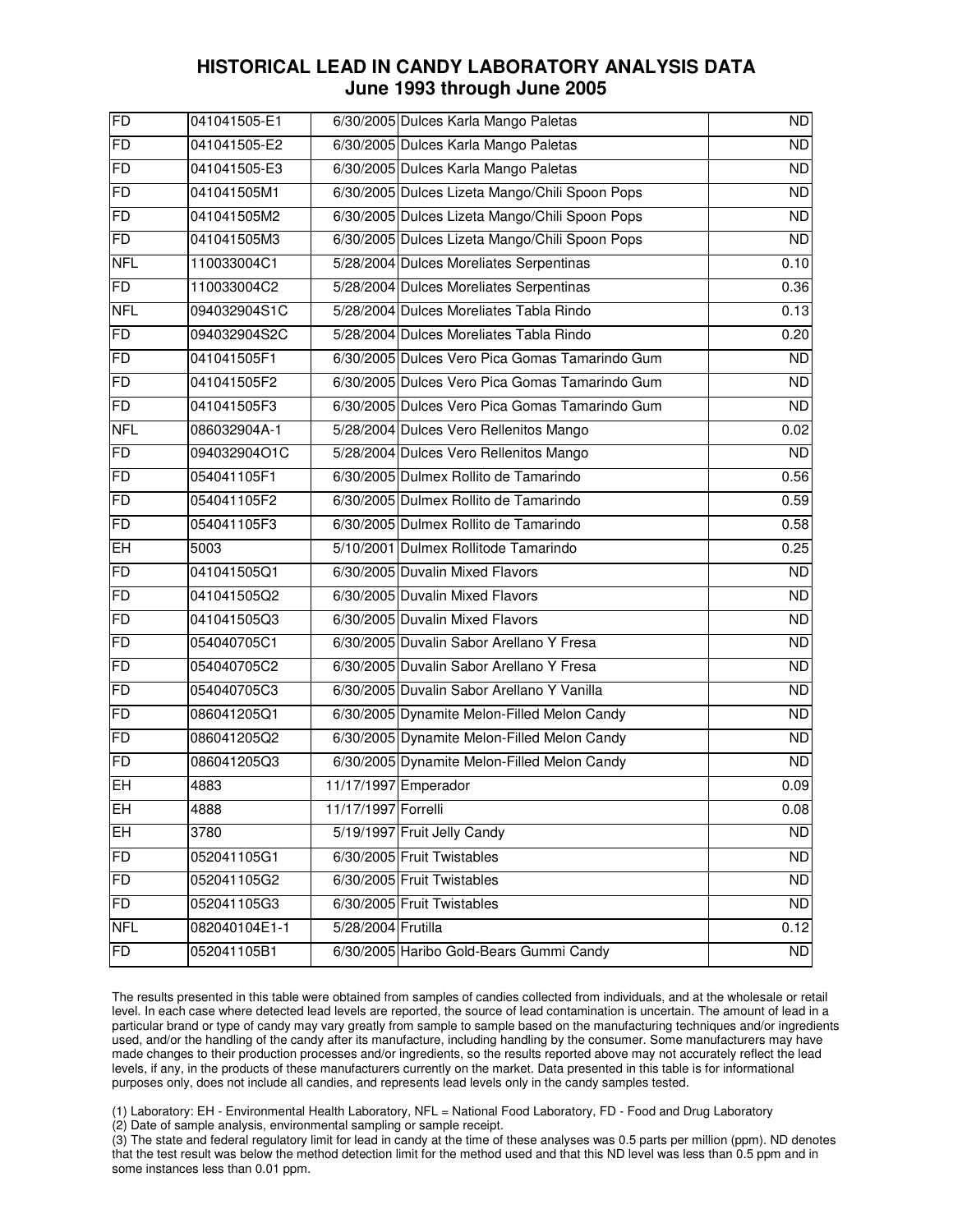| FD             | 052041105B2   |                   | 6/30/2005 Haribo Gold-Bears Gummi Candy   | ND              |
|----------------|---------------|-------------------|-------------------------------------------|-----------------|
| FD             | 052041105B3   |                   | 6/30/2005 Haribo Gold-Bears Gummi Candy   | $\overline{ND}$ |
| FD             | 086040805D1   |                   | 6/30/2005 Haw Flakes                      | <b>ND</b>       |
| FD             | 086040805D2   |                   | 6/30/2005 Haw Flakes                      | $\overline{ND}$ |
| FD             | 086040805D3   |                   | 6/30/2005 Haw Flakes                      | 0.10            |
| FD             | 052041205T1   |                   | 6/30/2005 Hot Tamales                     | $\overline{ND}$ |
| FD             | 052041205T2   |                   | 6/30/2005 Hot Tamales                     | <b>ND</b>       |
| FD             | 052041205T3   |                   | 6/30/2005 Hot Tamales                     | $\overline{ND}$ |
| FD             | 054041105l1   |                   | 6/30/2005 Indy Dedos                      | 0.21            |
| FD             | 054041105l2   |                   | 6/30/2005 Indy Dedos                      | 0.17            |
| FD             | 054041105l3   |                   | 6/30/2005 Indy Dedos                      | 0.16            |
| <b>NFL</b>     | 110033004A1   |                   | 5/28/2004 Indy Didos                      | 0.07            |
| FD             | 110033004A2   |                   | 5/28/2004 Indy Didos                      | 0.21            |
| <b>NFL</b>     | 110033004AA1  |                   | 5/28/2004 Indy Dulces Picante             | 0.11            |
| FD             | 110033004AA2  |                   | 5/28/2004 Indy Dulces Picante             | <b>ND</b>       |
| <b>NFL</b>     | 088032604G1   |                   | 5/28/2004 Indy Marimbas                   | 0.04            |
| FD             | 088032604G2   |                   | 5/28/2004 Indy Marimbas                   | ND              |
| FD             | 052041105C1   |                   | 6/30/2005 Jelly Belly Gourmet Jelly Beans | <b>ND</b>       |
| FD             | 052041105C2   |                   | 6/30/2005 Jelly Belly Gourmet Jelly Beans | <b>ND</b>       |
| FD             | 052041105C3   |                   | 6/30/2005 Jelly Belly Gourmet Jelly Beans | <b>ND</b>       |
| EH             | 0861          | 2/9/1995 Karla    |                                           | <b>ND</b>       |
| F <sub>D</sub> | 086041105L1   |                   | 6/30/2005 Kasugai Nodoni Sukkiri Candy    | ND              |
| FD             | 086041105L2   |                   | 6/30/2005 Kasugai Nodoni Sukkiri Candy    | <b>ND</b>       |
| <b>FD</b>      | 086041105L3   |                   | 6/30/2005 Kasugai Nodoni Sukkiri Candy    | <b>ND</b>       |
| <b>NFL</b>     | 094032904C1C  | 5/28/2004 Limon 7 |                                           | 0.02            |
| FD             | 094032904C2C  | 5/28/2004 Limon 7 |                                           | ND              |
| EH             | 9919          |                   | 3/22/1995 Limon candy                     | <b>ND</b>       |
| FD             | 086041105H1   |                   | 6/30/2005 Lips Candy, Pompompurin         | <b>ND</b>       |
| FD             | 086041105H3   |                   | 6/30/2005 Lips Candy, Pompompurin         | <b>ND</b>       |
| FD             | 054041105H1   |                   | 6/30/2005 Lorena Pelonazo                 | <b>ND</b>       |
| <b>FD</b>      | 054041105H2   |                   | 6/30/2005 Lorena Pelonazo                 | <b>ND</b>       |
| <b>FD</b>      | 054041105H3   |                   | 6/30/2005 Lorena Pelonazo                 | <b>ND</b>       |
| <b>FD</b>      | 041041505l1   |                   | 6/30/2005 Loreno Pelonazo Tamarindo Candy | <b>ND</b>       |
| FD             | 041041505l2   |                   | 6/30/2005 Loreno Pelonazo Tamarindo Candy | <b>ND</b>       |
| FD             | 041041505l3   |                   | 6/30/2005 Loreno Pelonazo Tamarindo Candy | <b>ND</b>       |
| <b>NFL</b>     | 082040204G1-1 |                   | 5/28/2004 Lucas Acidito                   | 0.36            |

 The results presented in this table were obtained from samples of candies collected from individuals, and at the wholesale or retail level. In each case where detected lead levels are reported, the source of lead contamination is uncertain. The amount of lead in a particular brand or type of candy may vary greatly from sample to sample based on the manufacturing techniques and/or ingredients used, and/or the handling of the candy after its manufacture, including handling by the consumer. Some manufacturers may have made changes to their production processes and/or ingredients, so the results reported above may not accurately reflect the lead levels, if any, in the products of these manufacturers currently on the market. Data presented in this table is for informational purposes only, does not include all candies, and represents lead levels only in the candy samples tested.

(1) Laboratory: EH - Environmental Health Laboratory, NFL = National Food Laboratory, FD - Food and Drug Laboratory

(2) Date of sample analysis, environmental sampling or sample receipt.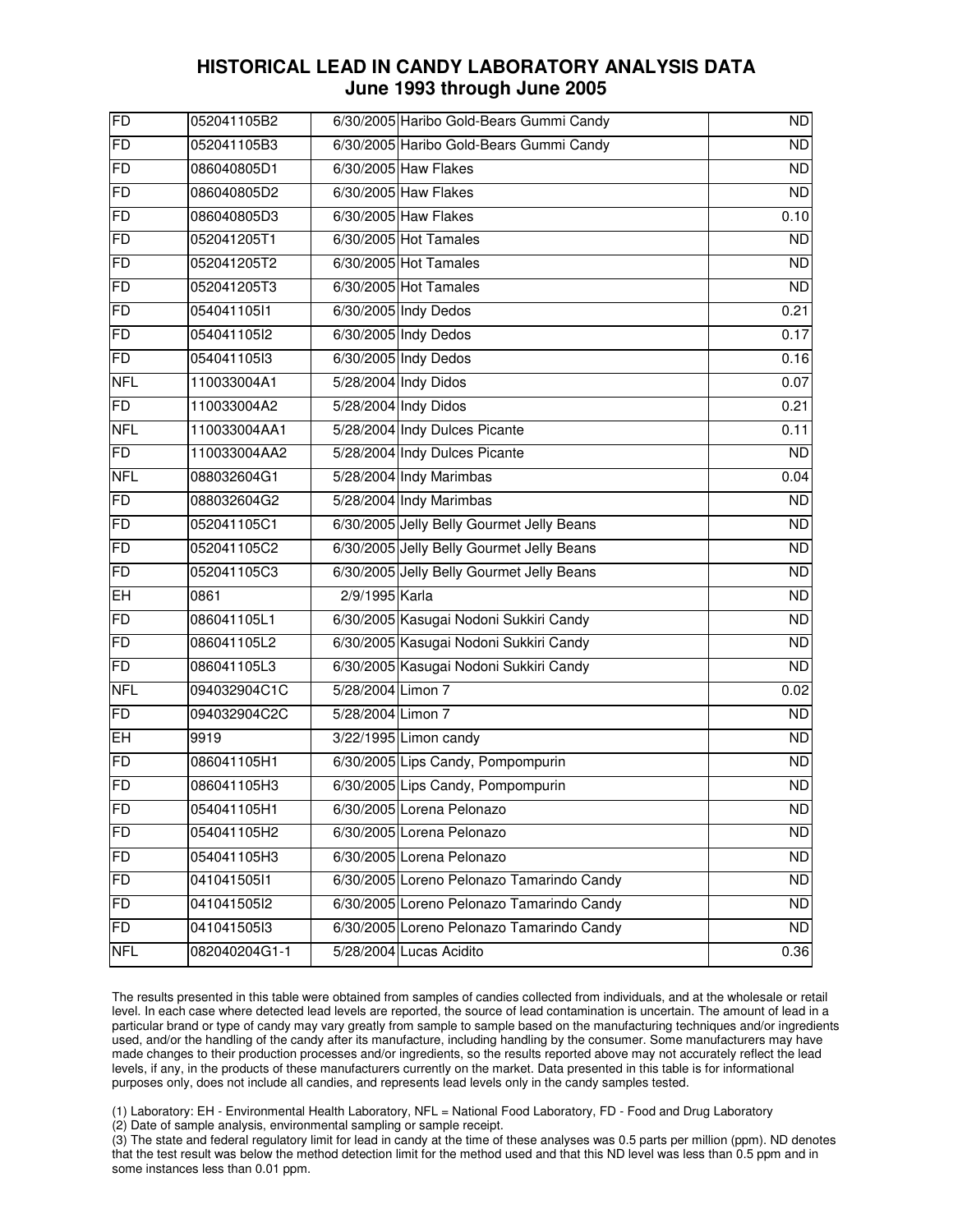| <b>NFL</b> | 082040604H1-1 | 5/28/2004 Lucas Acidito                        | 0.53              |
|------------|---------------|------------------------------------------------|-------------------|
| FD         | 086032904C1   | 5/28/2004 Lucas Acidito                        | 0.50              |
| FD         | 094032904K1C  | 5/28/2004 Lucas Acidito                        | 0.23              |
| <b>NFL</b> | 094032904J1C  | 5/28/2004 Lucas Chamoy Lollypop                | 0.12              |
| FD         | 094032904J2C  | 5/28/2004 Lucas Chamoy Lollypop                | 0.31              |
| FD         | 40578         | 5/13/2004 Lucas Crazy Hair-Sour Green Tamarind | <b>ND</b>         |
| FD         | 082040204F1-1 | 5/28/2004 Lucas Limon                          | 0.48              |
| <b>NFL</b> | 082040604A1-1 | 5/28/2004 Lucas Limon                          | 1.10              |
| <b>NFL</b> | 086032904D-1  | 5/28/2004 Lucas Limon                          | 0.04              |
| <b>NFL</b> | 091033004C1-1 | 5/28/2004 Lucas Limon                          | 0.53              |
| FD         | 091033004C1-2 | 5/28/2004 Lucas Limon                          | 0.16              |
| FD         | 094032904L1C  | 5/28/2004 Lucas Limon                          | 0.56              |
| FD         | 054041105G1   | 6/30/2005 Lucas Limon de Chile                 | $\overline{0.36}$ |
| FD         | 054041105G2   | 6/30/2005 Lucas Limon de Chile                 | $\overline{0.36}$ |
| FD         | 054041105G3   | 6/30/2005 Lucas Limon de Chile                 | $\overline{0.33}$ |
| FD         | 082040204M1-1 | 5/28/2004 Lucas Pelucas                        | 0.66              |
| <b>NFL</b> | 082040604C1-1 | 5/28/2004 Lucas Pelucas                        | 0.01              |
| <b>NFL</b> | 086032904F-1  | 5/28/2004 Lucas Pelucas                        | 0.02              |
| FD         | 094032904H1   | 5/28/2004 Lucas Pelucas                        | <b>ND</b>         |
| <b>FD</b>  | 054041105A1   | 6/30/2005 Lucas Pelucas                        | <b>ND</b>         |
| <b>FD</b>  | 054041105A2   | 6/30/2005 Lucas Pelucas                        | <b>ND</b>         |
| FD         | 054041105A3   | 6/30/2005 Lucas Pelucas                        | ND                |
| <b>NFL</b> | 094032904l1   | 5/28/2004 Lucas Pelucas dulce de chamoy        | 0.08              |
| FD         | 094032904l2   | 5/28/2004 Lucas Pelucas dulce de chamoy        | 0.17              |
| <b>NFL</b> | 094032904N1C  | 5/28/2004 Lucas Pops                           | 0.03              |
| <b>FD</b>  | 094032904N2C  | 5/28/2004 Lucas Pops                           | ND                |
| <b>NFL</b> | 082040604B1-1 | 5/28/2004 Lucas Tamarindo                      | 0.06              |
| EH         | 5000          | 5/10/2001 Luxus Enchiladas Mango               | 0.11              |
| EH         | 4885          | 11/17/1997 Malukinhoo                          | 0.12              |
| <b>NFL</b> | 094032904R1C  | 5/28/2004 Mangomis Jelly Fire                  | 0.03              |
| FD         | 094032904R2C  | 5/28/2004 Mangomis Jelly Fire                  | 0.10              |
| <b>NFL</b> | 088032604K1   | 5/28/2004 Mangui-Roca Banderilla               | $\overline{0.07}$ |
| <b>FD</b>  | 088032604K2   | 5/28/2004 Mangui-Roca Banderilla               | 0.12              |
| FD         | 041041505D1   | 6/30/2005 Manita de la Fortuna Cherry Paletas  | <b>ND</b>         |
| <b>FD</b>  | 041041505D2   | 6/30/2005 Manita de la Fortuna Cherry Paletas  | <b>ND</b>         |
| <b>FD</b>  | 041041505D3   | 6/30/2005 Manita de la Fortuna Cherry Paletas  | ND                |

 The results presented in this table were obtained from samples of candies collected from individuals, and at the wholesale or retail level. In each case where detected lead levels are reported, the source of lead contamination is uncertain. The amount of lead in a particular brand or type of candy may vary greatly from sample to sample based on the manufacturing techniques and/or ingredients used, and/or the handling of the candy after its manufacture, including handling by the consumer. Some manufacturers may have made changes to their production processes and/or ingredients, so the results reported above may not accurately reflect the lead levels, if any, in the products of these manufacturers currently on the market. Data presented in this table is for informational purposes only, does not include all candies, and represents lead levels only in the candy samples tested.

(1) Laboratory: EH - Environmental Health Laboratory, NFL = National Food Laboratory, FD - Food and Drug Laboratory

(2) Date of sample analysis, environmental sampling or sample receipt.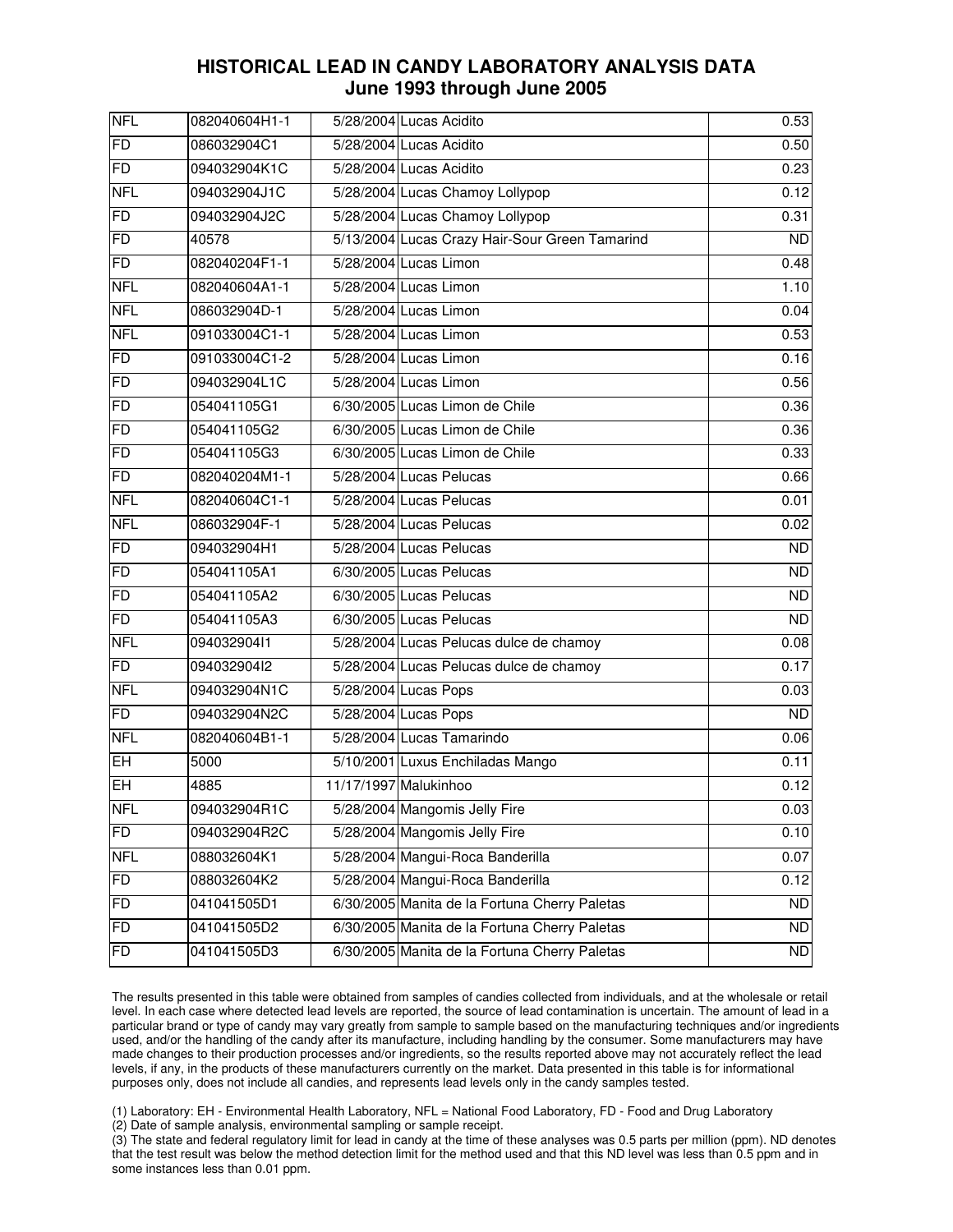| FD             | 041041405B1  |                    | 6/30/2005 Marimbas                                | $\overline{ND}$ |
|----------------|--------------|--------------------|---------------------------------------------------|-----------------|
| <b>FD</b>      | 041041405B2  |                    | 6/30/2005 Marimbas                                | $\overline{ND}$ |
| <b>FD</b>      | 041041405B3  |                    | 6/30/2005 Marimbas                                | <b>ND</b>       |
| FD             | 054041105J1  |                    | 6/30/2005 Marimbas                                | ND              |
| <b>FD</b>      | 054041105J2  |                    | 6/30/2005 Marimbas                                | 0.13            |
| <b>FD</b>      | 054041105J3  |                    | 6/30/2005 Marimbas                                | $\overline{ND}$ |
| FD             | 086041405V1  |                    | 6/30/2005 Melland brand, Korean Red Ginseng Candy | <b>ND</b>       |
| <b>FD</b>      | 086041405V2  |                    | 6/30/2005 Melland brand, Korean Red Ginseng Candy | $\overline{ND}$ |
| <b>FD</b>      | 086041405V3  |                    | 6/30/2005 Melland brand, Korean Red Ginseng Candy | <b>ND</b>       |
| EH             | 4884         | 11/17/1997 Milkoko |                                                   | 0.02            |
| EH             | 4886         | 11/17/1997 Milkoko |                                                   | 0.07            |
| <b>FD</b>      | 086040805A1  | 6/30/2005 Milky    |                                                   | <b>ND</b>       |
| FD             | 086040805A2  | 6/30/2005 Milky    |                                                   | $\overline{ND}$ |
| <b>FD</b>      | 086040805A3  | 6/30/2005 Milky    |                                                   | <b>ND</b>       |
| <b>FD</b>      | 041041505P1  |                    | 6/30/2005 Moreliates Fruit Candy                  | <b>ND</b>       |
| <b>FD</b>      | 041041505P2  |                    | 6/30/2005 Moreliates Fruit Candy                  | <b>ND</b>       |
| FD             | 041041505P3  |                    | 6/30/2005 Moreliates Fruit Candy                  | <b>ND</b>       |
| <b>FD</b>      | 086041105K3  |                    | 6/30/2005 Morinaga Chewing Candy-Hi-Chew Lemon    | <b>ND</b>       |
| <b>FD</b>      | 086041105K1  |                    | 6/30/3005 Morinaga Chewing Candy-Hi-Chew Lemon    | ND              |
| <b>FD</b>      | 086041105K2  |                    | 6/30/3005 Morinaga Chewing Candy-Hi-Chew Lemon    | <b>ND</b>       |
| <b>NFL</b>     | 094032904F1C |                    | 5/28/2004 Paleton con chile "productos teco"      | 0.08            |
| F <sub>D</sub> | 094032904F2C |                    | 5/28/2004 Paleton con chile "productos teco"      | 0.14            |
| <b>FD</b>      | 086041105G1  |                    | 6/30/2005 Peach Gummy                             | <b>ND</b>       |
| <b>FD</b>      | 086041105G2  |                    | 6/30/2005 Peach Gummy                             | <b>ND</b>       |
| FD             | 086041105G3  |                    | 6/30/2005 Peach Gummy                             | <b>ND</b>       |
| <b>FD</b>      | 052041205R1  |                    | 6/30/2005 Peach Rings                             | <b>ND</b>       |
| <b>FD</b>      | 052041205R2  |                    | 6/30/2005 Peach Rings                             | <b>ND</b>       |
| FD             | 052041205R3  |                    | 6/30/2005 Peach Rings                             | <b>ND</b>       |
| FD             |              |                    | 10/23/1998 Peanut Crisp                           | $\overline{ND}$ |
| <b>FD</b>      | 041041505B1  |                    | 6/30/2005 Pelon Bombu-K Tamarind Bubble Gum       | ND              |
| <b>FD</b>      | 041041505B2  |                    | 6/30/2005 Pelon Bombu-K Tamarind Bubble Gum       | <b>ND</b>       |
| FD             | 041041505B3  |                    | 6/30/2005 Pelon Bombu-K Tamarind Bubble Gum       | <b>ND</b>       |
| EH             | 3960         |                    | 11/2/1999 Pelon Pelo Rico                         | 0.05            |
| $E$ H          | 4541         |                    | 11/16/2000 Pelon Pelo Rico                        | 0.05            |
| EH.            | 4760         |                    | 3/27/2001 Pelon Pelo Rico                         | 0.38            |
| EH.            | 4763         |                    | 3/27/2001 Pelon Pelo Rico                         | 0.25            |
|                |              |                    |                                                   |                 |

 The results presented in this table were obtained from samples of candies collected from individuals, and at the wholesale or retail level. In each case where detected lead levels are reported, the source of lead contamination is uncertain. The amount of lead in a particular brand or type of candy may vary greatly from sample to sample based on the manufacturing techniques and/or ingredients used, and/or the handling of the candy after its manufacture, including handling by the consumer. Some manufacturers may have made changes to their production processes and/or ingredients, so the results reported above may not accurately reflect the lead levels, if any, in the products of these manufacturers currently on the market. Data presented in this table is for informational purposes only, does not include all candies, and represents lead levels only in the candy samples tested.

(1) Laboratory: EH - Environmental Health Laboratory, NFL = National Food Laboratory, FD - Food and Drug Laboratory

(2) Date of sample analysis, environmental sampling or sample receipt.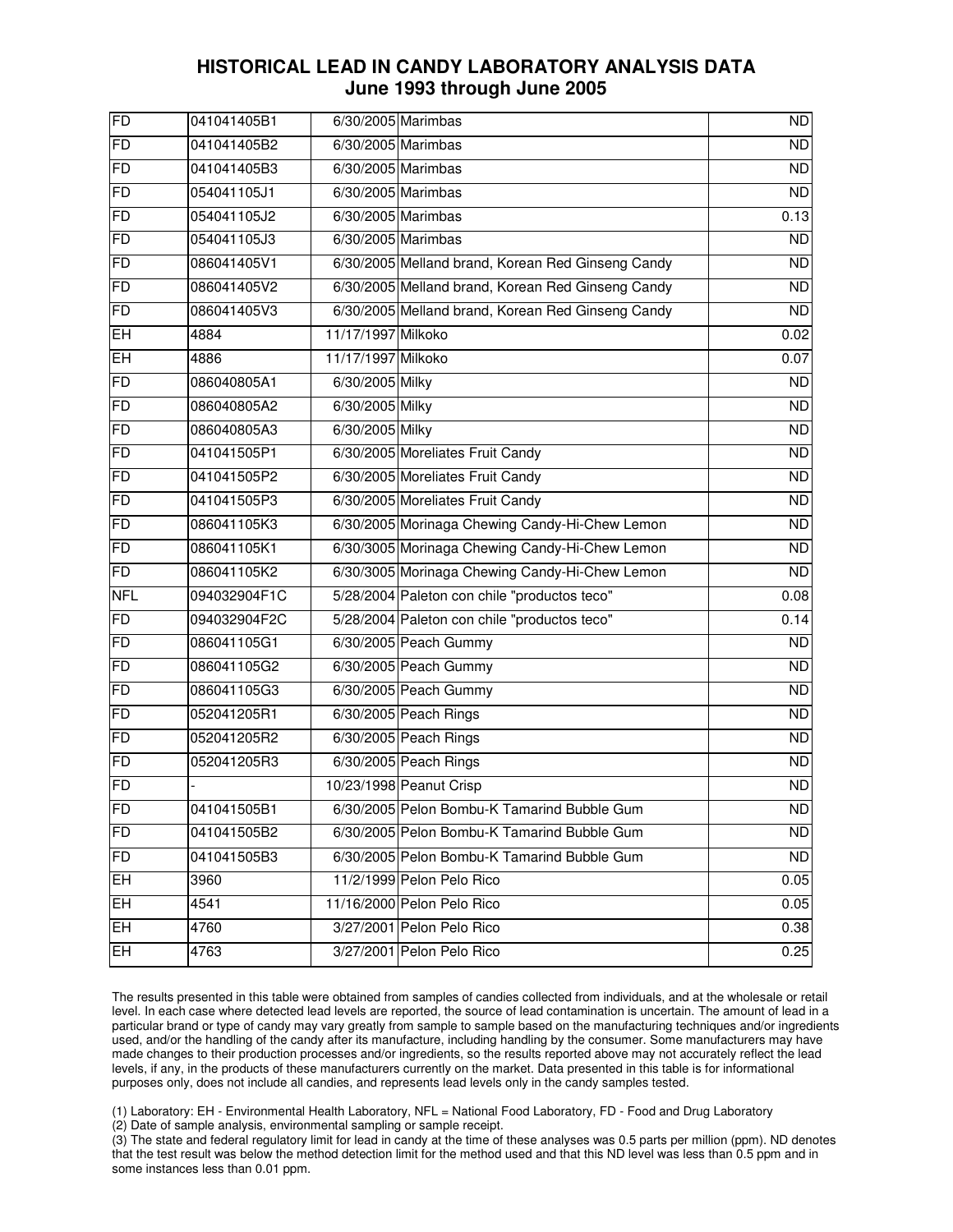| $\overline{\mathsf{H}}$ | 4767          |                    | 3/27/2001 Pelon Pelo Rico                         | 0.15           |
|-------------------------|---------------|--------------------|---------------------------------------------------|----------------|
| EH                      | 7001          |                    | 1/17/2002 Pelon Pelo Rico                         | 0.48           |
| <b>NFL</b>              | 082040104G1-1 |                    | 5/28/2004 Pelon Pelo Rico                         | 0.01           |
| <b>NFL</b>              | 082040204H1-1 |                    | 5/28/2004 Pelon Pelo Rico                         | 0.01           |
| <b>NFL</b>              | 082040204H2-1 |                    | 5/28/2004 Pelon Pelo Rico                         | 0.02           |
| <b>FD</b>               | 082040604l1-1 |                    | 5/28/2004 Pelon Pelo Rico                         | 0.30           |
| FD                      | 082040704A1-1 |                    | 5/28/2004 Pelon Pelo Rico                         | 0.18           |
| <b>FD</b>               | 082040704A2-1 |                    | 5/28/2004 Pelon Pelo Rico                         | <b>ND</b>      |
| <b>FD</b>               | 086032904J1   |                    | 5/28/2004 Pelon Pelo Rico                         | 0.14           |
| <b>NFL</b>              | 091033004D1-1 |                    | 5/28/2004 Pelon Pelo Rico                         | 0.02           |
| <b>FD</b>               | 094032904A1   |                    | 5/28/2004 Pelon Pelo Rico                         | <b>ND</b>      |
| <b>NFL</b>              | 094032904M1C  |                    | 5/28/2004 Pelon Pelo Rico                         | 0.01           |
| <b>NFL</b>              | O88032604E1   |                    | 5/28/2004 Pelon Pelo Rico                         | 0.02           |
| <b>FD</b>               | 041041405A1   | 6/30/2005 Pelonazo |                                                   | <b>ND</b>      |
| <b>FD</b>               | 041041405A2   | 6/30/2005 Pelonazo |                                                   | <b>ND</b>      |
| <b>FD</b>               | 041041405A3   | 6/30/2005 Pelonazo |                                                   | <b>ND</b>      |
| FD                      | 054040705G2   |                    | 6/30/2005 Pelonazo-Red Cap                        | <b>ND</b>      |
| FD                      | 054040705G1   |                    | 6/30/2005 Pelonazo-Yellow Cap                     | <b>ND</b>      |
| EH                      | 4998          |                    | 5/10/2001 Pica Limon                              | 1.40           |
| <b>NFL</b>              | 082040204K1-1 |                    | 5/28/2004 Pica Limon                              | 0.11           |
| FD                      | 082040604K1-1 |                    | 5/28/2004 Pica Limon                              | N <sub>D</sub> |
| <b>NFL</b>              | 091033004B-1  |                    | 5/28/2004 Pica Limon                              | 0.37           |
| <b>FD</b>               | 094032904D1C  |                    | 5/28/2004 Pica Limon                              | <b>ND</b>      |
| FD                      | 054040705l1   |                    | 6/30/2005 Pica Limon                              | <b>ND</b>      |
| FD                      | 054040705l2   |                    | 6/30/2005 Pica Limon                              | <b>ND</b>      |
| F <sub>D</sub>          | 054040705l3   |                    | 6/30/2005 Pica Limon                              | <b>ND</b>      |
| <b>NFL</b>              | 094032904G1   |                    | 5/28/2004 Pica-pop Mazorca-paletas                | 0.02           |
| FD                      | 094032904G2   |                    | 5/28/2004 Pica-pop Mazorca-paletas                | ND             |
| <b>NFL</b>              | 094032904A1C  |                    | 5/28/2004 Picarindo Dulces Frato                  | 0.03           |
| <b>FD</b>               | 094032904A2C  |                    | 5/28/2004 Picarindo Dulces Frato                  | 0.12           |
| EH                      | 3954          |                    | 11/2/1999 Pina Loca                               | 0.08           |
| EH                      | 4165          | 3/27/2000 PinaLoca |                                                   | 0.07           |
| EH.                     | 0860          |                    | 2/9/1995 Pollito Asado                            | <b>ND</b>      |
| EH                      | 3957          |                    | 11/2/1999 Pollito Asado                           | <b>ND</b>      |
| <b>FD</b>               | 086041405U2   |                    | 6/30/2005 Preserved Mango Sweet & Sour With Chili | <b>ND</b>      |
| <b>FD</b>               | 086041405U3   |                    | 6/30/2005 Preserved Mango Sweet & Sour With Chili | <b>ND</b>      |

 The results presented in this table were obtained from samples of candies collected from individuals, and at the wholesale or retail level. In each case where detected lead levels are reported, the source of lead contamination is uncertain. The amount of lead in a particular brand or type of candy may vary greatly from sample to sample based on the manufacturing techniques and/or ingredients used, and/or the handling of the candy after its manufacture, including handling by the consumer. Some manufacturers may have made changes to their production processes and/or ingredients, so the results reported above may not accurately reflect the lead levels, if any, in the products of these manufacturers currently on the market. Data presented in this table is for informational purposes only, does not include all candies, and represents lead levels only in the candy samples tested.

(1) Laboratory: EH - Environmental Health Laboratory, NFL = National Food Laboratory, FD - Food and Drug Laboratory

(2) Date of sample analysis, environmental sampling or sample receipt.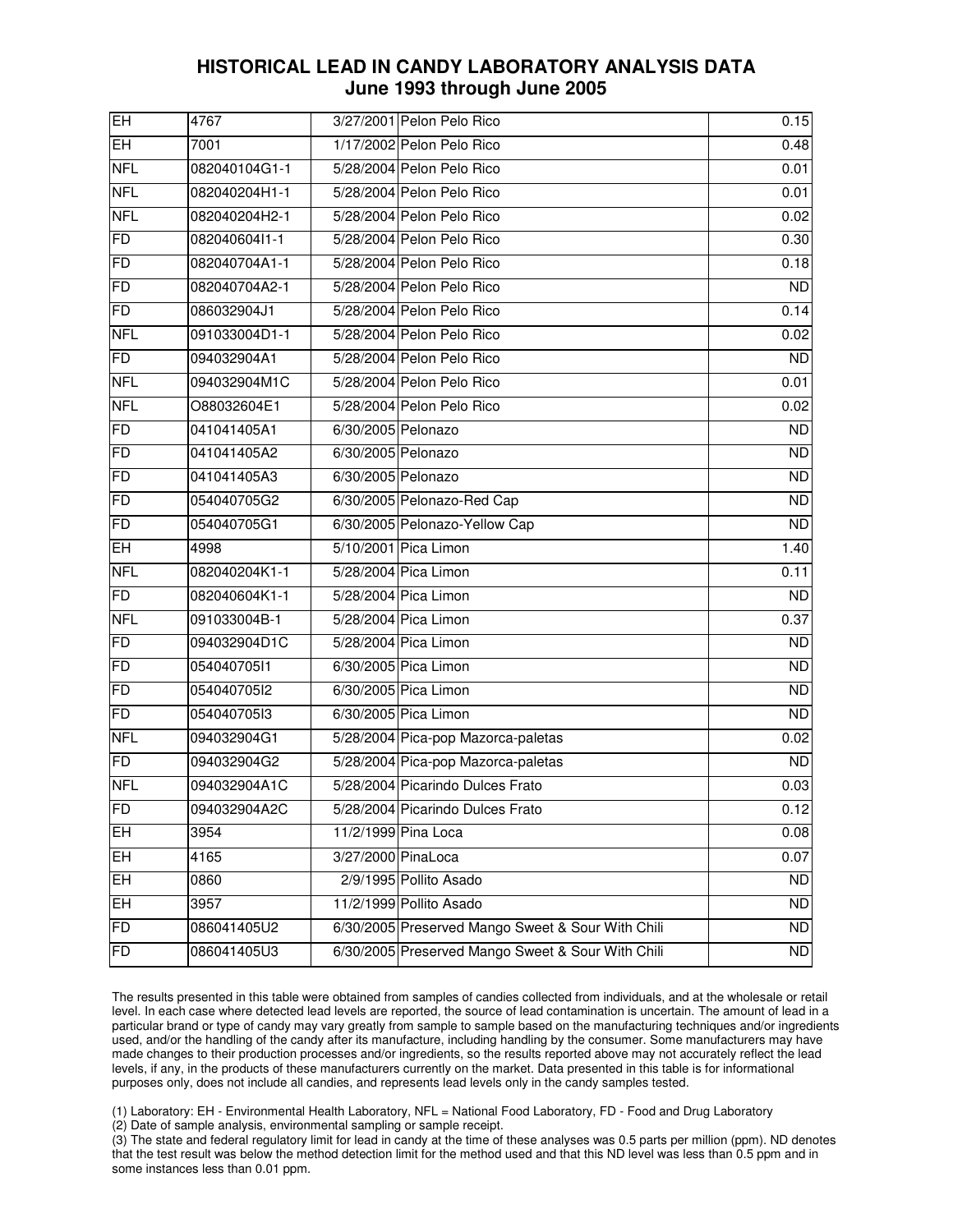| FD         | 086041405U1   | 6/30/2005 Preserved Mango Sweet & Sour With Chili            | <b>ND</b>       |
|------------|---------------|--------------------------------------------------------------|-----------------|
| EH         | 3965          | 11/2/1999 Pulpa Rago Chamoy                                  | 0.28            |
| FD         | 054040705-E1  | 6/30/2005 Pulpadip Chamoy Dipping Sauce                      | <b>ND</b>       |
| FD         | 054040705-E2  | 6/30/2005 Pulpadip Chamoy Dipping Sauce                      | <b>ND</b>       |
| FD         | 054040705-E3  | 6/30/2005 Pulpadip Chamoy Dipping Sauce                      | $\overline{ND}$ |
| FD         | 054040705H1   | 6/30/2005 Pulpadip Tamarind Dipping Sauce                    | <b>ND</b>       |
| FD         | 054040705H2   | 6/30/2005 Pulpadip Tamarind Dipping Sauce                    | $\overline{ND}$ |
| FD         | 054040705H3   | 6/30/2005 Pulpadip Tamarind Dipping Sauce                    | <b>ND</b>       |
| <b>NFL</b> | 091033004E1-1 | 5/28/2004 Pulparindo De La Rosa                              | <b>ND</b>       |
| FD         | 091033004E1-2 | 5/28/2004 Pulparindo De La Rosa                              | 0.11            |
| <b>NFL</b> | 094032904I1C  | 5/28/2004 Pulpitas de Tamarindo                              | 0.03            |
| FD         | 094032904I2C  | 5/28/2004 Pulpitas de Tamarindo                              | 0.13            |
| FD         | 052041105O1   | 6/30/2005 Red Vines Mixed Bites                              | <b>ND</b>       |
| FD         | 052041105O2   | 6/30/2005 Red Vines Mixed Bites                              | ND              |
| FD         | 052041105O3   | 6/30/2005 Red Vines Mixed Bites                              | <b>ND</b>       |
| FD         | 052041105L1   | 6/30/2005 Reese's Mini Pieces                                | <b>ND</b>       |
| FD         | 052041105L2   | 6/30/2005 Reese's Mini Pieces                                | <b>ND</b>       |
| FD         | 052041105L3   | 6/30/2005 Reese's Mini Pieces                                | ND              |
| <b>NFL</b> | 094032904E1C  | 5/28/2004 Ricaleta lollypop                                  | 0.07            |
| FD         | 094032904E2C  | 5/28/2004 Ricaleta lollypop                                  | ND              |
| FD         | 041041505N1   | 6/30/2005 Rico Pop Sandia del Puesto Paletas                 | <b>ND</b>       |
| FD         | 041041505N2   | 6/30/2005 Rico Pop Sandia del Puesto Paletas                 | ND              |
| FD         | 041041505N3   | 6/30/2005 Rico Pop Sandia del Puesto Paletas                 | <b>ND</b>       |
| FD         | 04-0745       | 6/15/2004 Rielito El Original Chaca Chaca,<br>40 Aniversario | 0.40            |
| <b>FD</b>  | 04-0746       | 6/15/2004 Rielito El Original Chaca Chaca,<br>40 Aniversario | <b>ND</b>       |
| FD         | 04-0747       | 6/15/2004 Rielito El Original Chaca Chaca,<br>40 Aniversario | <b>ND</b>       |
| EH         | 4966          | 4/2/2001 Rocarindo                                           | 0.32            |
| FD         | 054041105C1   | 6/30/2005 Rollo Coco-Delicias del Triunfo                    | <b>ND</b>       |
| FD         | 054041105C2   | 6/30/2005 Rollo Coco-Delicias del Triunfo                    | <b>ND</b>       |
| FD         | 054041105C3   | 6/30/2005 Rollo Coco-Delicias del Triunfo                    | $\overline{ND}$ |
| <b>FD</b>  | 054040705F3   | 6/30/2005 Rolly Pop-Chamoy                                   | <b>ND</b>       |
| FD         | 054040705F1   | 6/30/2005 Rolly Pop-Pina                                     | $\overline{ND}$ |
| FD         | 054040705F2   | 6/30/2005 Rolly Pop-Tamarindo                                | <b>ND</b>       |
| EH.        | 4891          | 11/17/1997 Sather's Jaw Breakers                             | 0.03            |
|            |               |                                                              |                 |

 The results presented in this table were obtained from samples of candies collected from individuals, and at the wholesale or retail level. In each case where detected lead levels are reported, the source of lead contamination is uncertain. The amount of lead in a particular brand or type of candy may vary greatly from sample to sample based on the manufacturing techniques and/or ingredients used, and/or the handling of the candy after its manufacture, including handling by the consumer. Some manufacturers may have made changes to their production processes and/or ingredients, so the results reported above may not accurately reflect the lead levels, if any, in the products of these manufacturers currently on the market. Data presented in this table is for informational purposes only, does not include all candies, and represents lead levels only in the candy samples tested.

(1) Laboratory: EH - Environmental Health Laboratory, NFL = National Food Laboratory, FD - Food and Drug Laboratory

(2) Date of sample analysis, environmental sampling or sample receipt.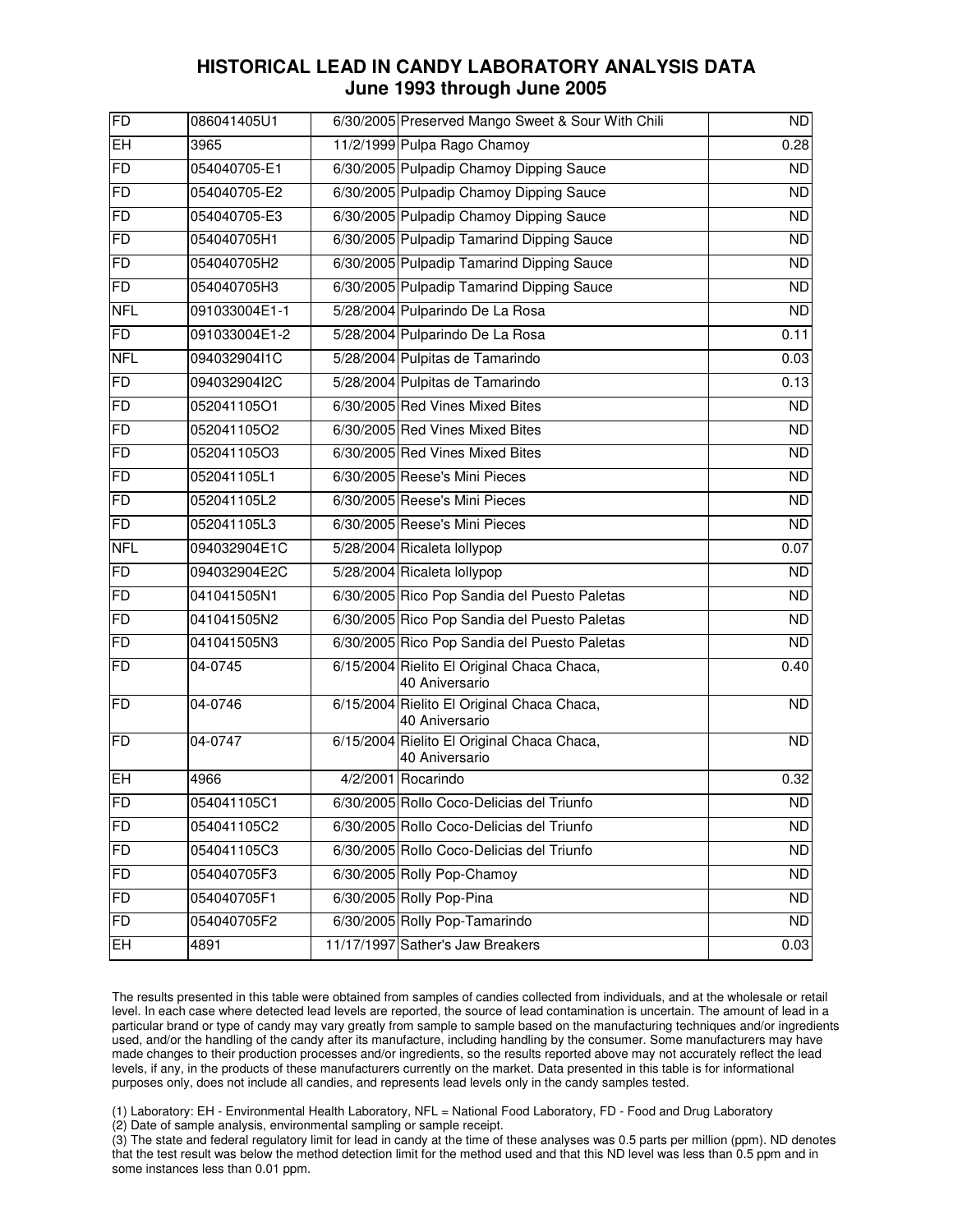| <b>FD</b>      | 050867 | 12/30/2005 Shun Tai Fruit-Green Tea Prune                     | ND              |
|----------------|--------|---------------------------------------------------------------|-----------------|
| F <sub>D</sub> | 050868 | 12/30/2005 Shun Tai Fruit-Green Tea Prune                     | $\overline{ND}$ |
| <b>FD</b>      | 050869 | 12/30/2005 Shun Tai Fruit-Green Tea Prune                     | <b>ND</b>       |
| <b>FD</b>      | 050878 | 12/30/2005 Shun Tai Fruit-Green Tea Prune                     | ND              |
| FD             | 050855 | 12/30/2005 Shun Tai Fruit-Lavender, Chamomile<br>& Lemon Belm | $\overline{ND}$ |
| <b>FD</b>      | 050856 | 12/30/2005 Shun Tai Fruit-Lavender, Chamomile<br>& Lemon Belm | <b>ND</b>       |
| <b>FD</b>      | 050857 | 12/30/2005 Shun Tai Fruit-Lavender, Chamomile<br>& Lemon Belm | 0.10            |
| FD             | 050864 | 12/30/2005 Shun Tai Fruit-Lavender, Chamomile<br>& Lemon Belm | 0.12            |
| <b>FD</b>      | 050831 | 12/30/2005 Shun Tai Plums-Basil Plum                          | $\overline{ND}$ |
| FD             | 050832 | 12/30/2005 Shun Tai Plums-Basil Plum                          | <b>ND</b>       |
| F <sub>D</sub> | 050836 | 12/30/2005 Shun Tai Plums-Basil Plum                          | 0.11            |
| <b>FD</b>      | 050842 | 12/30/2005 Shun Tai Plums-Basil Plum                          | 0.11            |
| <b>FD</b>      | 050843 | 12/30/2005 Shun Tai Plums-Peppermint Plum                     | 0.19            |
| F <sub>D</sub> | 050844 | 12/30/2005 Shun Tai Plums-Peppermint Plum                     | 0.22            |
| FD             | 050846 | 12/30/2005 Shun Tai Plums-Peppermint Plum                     | 0.14            |
| FD             | 050851 | 12/30/2005 Shun Tai Plums-Peppermint Plum                     | <b>ND</b>       |
| <b>FD</b>      | 050819 | 12/30/2005 Shun Tai Plums-Tung Ting Tea                       | 0.20            |
| <b>FD</b>      | 050820 | 12/30/2005 Shun Tai Plums-Tung Ting Tea                       | 0.23            |
| FD             | 050821 | 12/30/2005 Shun Tai Plums-Tung Ting Tea                       | 0.14            |
| F <sub>D</sub> | 050822 | 12/30/2005 Shun Tai Plums-Tung Ting Tea                       | 0.21            |
| <b>FD</b>      | 050823 | 12/30/2005 Shun Tai Plums-Tung Ting Tea                       | 0.15            |
| <b>FD</b>      | 050824 | 12/30/2005 Shun Tai Plums-Tung Ting Tea                       | 0.20            |
| F <sub>D</sub> | 050825 | 12/30/2005 Shun Tai Plums-Tung Ting Tea                       | 0.24            |
| FD             | 050826 | 12/30/2005 Shun Tai Plums-Tung Ting Tea                       | 0.17            |
| <b>FD</b>      | 050827 | 12/30/2005 Shun Tai Plums-Tung Ting Tea                       | 0.18            |
| <b>FD</b>      | 050828 | 12/30/2005 Shun Tai Plums-Tung Ting Tea                       | 0.32            |
| <b>FD</b>      | 050829 | 12/30/2005 Shun Tai Plums Tung Ting Tea                       | <b>ND</b>       |
| FD             | 050830 | 12/30/2005 Shun Tai Plums-Tung Ting Tea                       | 0.28            |
| F <sub>D</sub> | 050219 | 11/30/2005 Shun Tai Sweet Cured Plums-Licorice                | 0.29            |
| <b>FD</b>      | 050217 | 11/30/2005 Shun Tai Sweet Cured Plums-Licorice                | 0.26            |
| FD             | 050218 | 11/30/2005 Shun Tai Sweet Cured Plums-Licorice                | 0.27            |
| FD             | 050214 | 11/30/2005 Shun Tai Sweet Cured Plums-Regular                 | 0.44            |
| FD             | 050517 | 11/30/2005 Shun Tai Sweet Cured Plums-Regular                 | 0.58            |

 The results presented in this table were obtained from samples of candies collected from individuals, and at the wholesale or retail level. In each case where detected lead levels are reported, the source of lead contamination is uncertain. The amount of lead in a particular brand or type of candy may vary greatly from sample to sample based on the manufacturing techniques and/or ingredients used, and/or the handling of the candy after its manufacture, including handling by the consumer. Some manufacturers may have made changes to their production processes and/or ingredients, so the results reported above may not accurately reflect the lead levels, if any, in the products of these manufacturers currently on the market. Data presented in this table is for informational purposes only, does not include all candies, and represents lead levels only in the candy samples tested.

(1) Laboratory: EH - Environmental Health Laboratory, NFL = National Food Laboratory, FD - Food and Drug Laboratory

(2) Date of sample analysis, environmental sampling or sample receipt.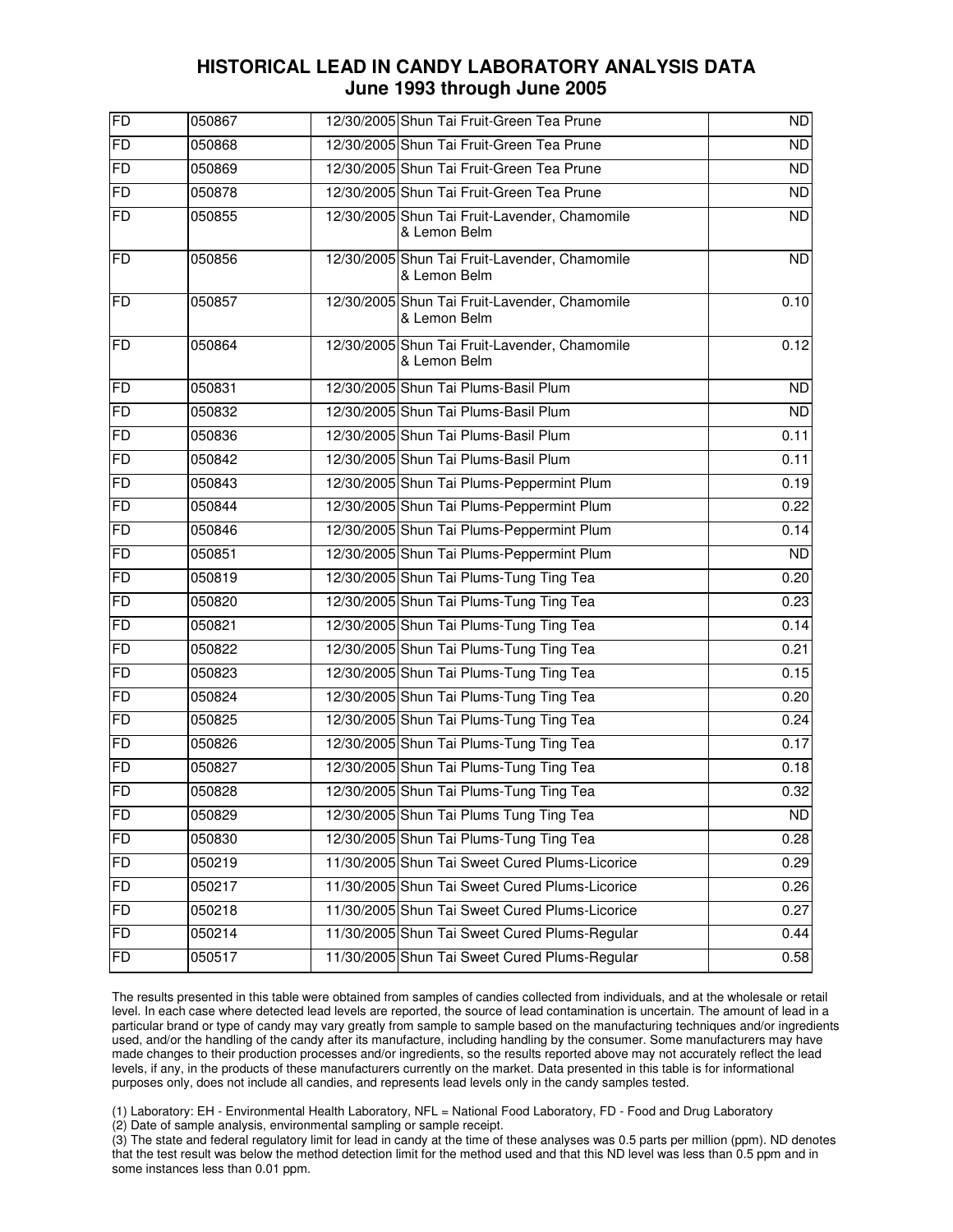| FD         | 050807       |                    | 12/30/2005 Shun Tai Sweet Cured Plums-Regular | $\overline{0.35}$ |
|------------|--------------|--------------------|-----------------------------------------------|-------------------|
| <b>FD</b>  | 050215       |                    | 11/30/2005 Shun Tai Sweet Cured Plums-Regular | 0.48              |
| FD         | 050216       |                    | 11/30/2005 Shun Tai Sweet Cured Plums-Regular | 0.42              |
| FD         | 050513       |                    | 11/30/2005 Shun Tai Sweet Cured Plums-Regular | 0.41              |
| <b>FD</b>  | 050514       |                    | 11/30/2005 Shun Tai Sweet Cured Plums-Regular | 0.67              |
| <b>FD</b>  | 050515       |                    | 11/30/2005 Shun Tai Sweet Cured Plums-Regular | 0.57              |
| <b>FD</b>  | 050516       |                    | 11/30/2005 Shun Tai Sweet Cured Plums-Regular | 0.52              |
| <b>FD</b>  | 050808       |                    | 12/30/2005 Shun Tai Sweet Cured Plums-Regular | 0.51              |
| FD         | 050809       |                    | 12/30/2005 Shun Tai Sweet Cured Plums-Regular | 0.36              |
| FD         | 050810       |                    | 12/30/2005 Shun Tai Sweet Cured Plums-Regular | 0.36              |
| <b>FD</b>  | 050811       |                    | 12/30/2005 Shun Tai Sweet Cured Plums-Regular | 0.34              |
| <b>FD</b>  | 050812       |                    | 12/30/2005 Shun Tai Sweet Cured Plums-Regular | 0.41              |
| FD         | 050813       |                    | 12/30/2005 Shun Tai Sweet Cured Plums-Regular | 0.51              |
| <b>FD</b>  | 050814       |                    | 12/30/2005 Shun Tai Sweet Cured Plums-Regular | 0.36              |
| FD         | 050815       |                    | 12/30/2005 Shun Tai Sweet Cured Plums-Regular | 0.33              |
| <b>FD</b>  | 050816       |                    | 12/30/2005 Shun Tai Sweet Cured Plums-Regular | 0.37              |
| <b>FD</b>  | 050817       |                    | 12/30/2005 Shun Tai Sweet Cured Plums-Regular | 0.51              |
| <b>FD</b>  | 050818       |                    | 12/30/2005 Shun Tai Sweet Cured Plums-Regular | 0.36              |
| <b>FD</b>  | 052041105H1  | 6/30/2005 Skittles |                                               | ND                |
| <b>FD</b>  | 052041105H2  | 6/30/2005 Skittles |                                               | $\overline{ND}$   |
| FD         | 052041105H3  | 6/30/2005 Skittles |                                               | <b>ND</b>         |
| <b>FD</b>  | 052041105K1  |                    | 6/30/2005 Skittles Smoothie Mix               | <b>ND</b>         |
| <b>FD</b>  | 052041105K2  |                    | 6/30/2005 Skittles Smoothie Mix               | $\overline{ND}$   |
| <b>FD</b>  | 052041105K3  |                    | 6/30/2005 Skittles Smoothie Mix               | <b>ND</b>         |
| <b>NFL</b> | 094032904G1C |                    | 5/28/2004 Skwinkles Hot Mango                 | 0.01              |
| FD         | 094032904G2C |                    | 5/28/2004 Skwinkles Hot Mango                 | 0.27              |
| FD         | 094032904G3C |                    | 6/22/2004 Skwinkles Hot Mango                 | 0.14              |
| FD         | 04-0709      |                    | 6/2/2004 Skwinkles Hot mango Candy Straws     | 0.11              |
| <b>FD</b>  | 04-0710      |                    | 6/2/2004 Skwinkles Hot mango Candy Straws     | $\overline{ND}$   |
| <b>FD</b>  | 086040805C1  |                    | 6/30/2005 Soft Candy                          | ND                |
| <b>FD</b>  | 086040805C2  |                    | 6/30/2005 Soft Candy                          | $\overline{ND}$   |
| <b>FD</b>  | 086040805C3  |                    | 6/30/2005 Soft Candy                          | <b>ND</b>         |
| <b>FD</b>  | 052041105D1  |                    | 6/30/2005 Soft Patch Soft & Chewy Candy       | <b>ND</b>         |
| <b>FD</b>  | 052041105D2  |                    | 6/30/2005 Soft Patch Soft & Chewy Candy       | <b>ND</b>         |
| <b>FD</b>  | 052041105D3  |                    | 6/30/2005 Soft Patch Soft & Chewy Candy       | <b>ND</b>         |
| EH         | 4820         |                    | 11/17/1997 Sonic Boom gum                     | 0.05              |

 The results presented in this table were obtained from samples of candies collected from individuals, and at the wholesale or retail level. In each case where detected lead levels are reported, the source of lead contamination is uncertain. The amount of lead in a particular brand or type of candy may vary greatly from sample to sample based on the manufacturing techniques and/or ingredients used, and/or the handling of the candy after its manufacture, including handling by the consumer. Some manufacturers may have made changes to their production processes and/or ingredients, so the results reported above may not accurately reflect the lead levels, if any, in the products of these manufacturers currently on the market. Data presented in this table is for informational purposes only, does not include all candies, and represents lead levels only in the candy samples tested.

(1) Laboratory: EH - Environmental Health Laboratory, NFL = National Food Laboratory, FD - Food and Drug Laboratory

(2) Date of sample analysis, environmental sampling or sample receipt.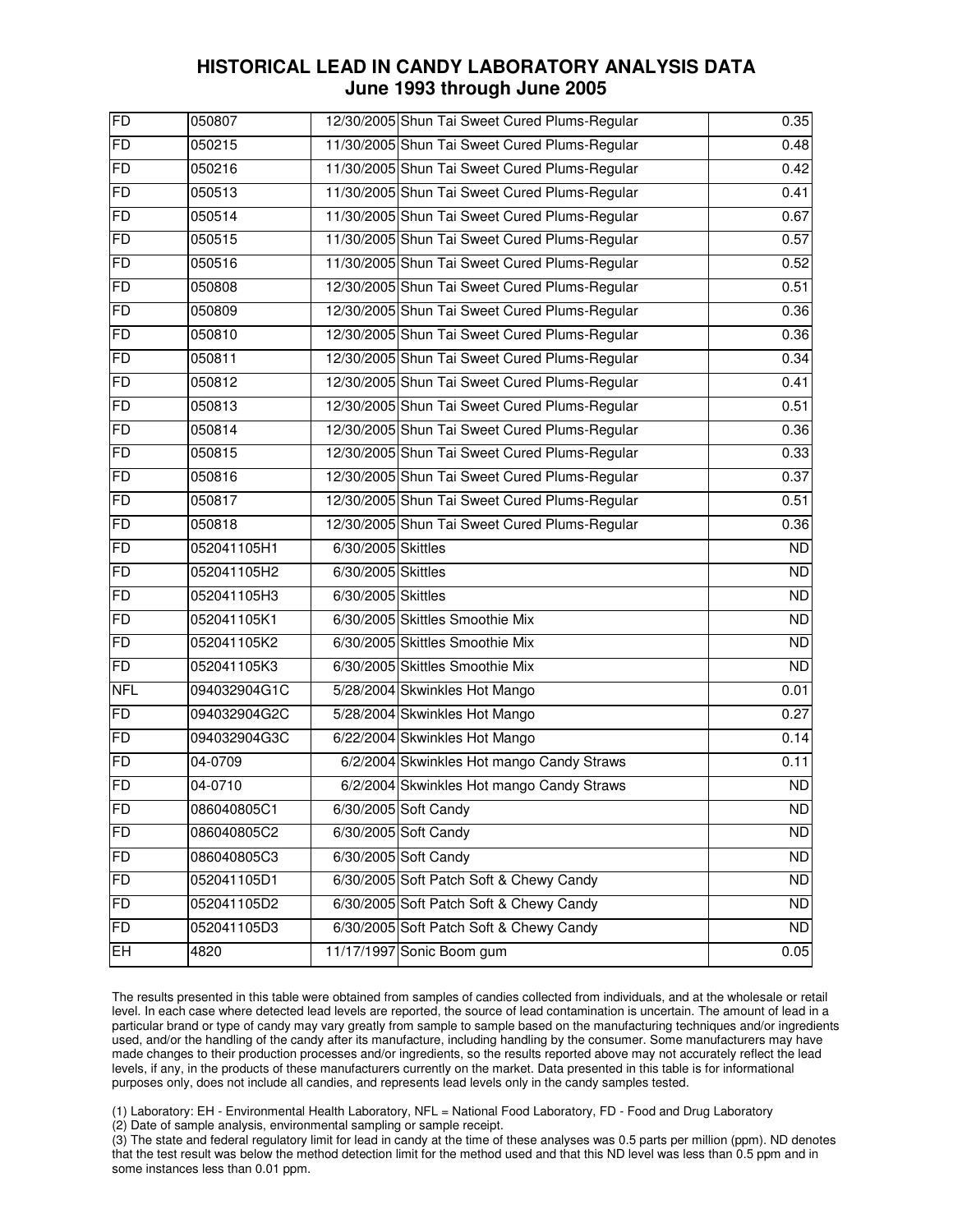| FD         | 052041205P1   |                   | 6/30/2005 Sour Punch Straws              | <b>ND</b>       |
|------------|---------------|-------------------|------------------------------------------|-----------------|
| FD         | 052041205P2   |                   | 6/30/2005 Sour Punch Straws              | $\overline{ND}$ |
| FD         | 052041205P3   |                   | 6/30/2005 Sour Punch Straws              | <b>ND</b>       |
| FD         | 052041105J1   |                   | 6/30/2005 Sour Skittles                  | $\overline{ND}$ |
| <b>FD</b>  | 052041105J2   |                   | 6/30/2005 Sour Skittles                  | <b>ND</b>       |
| <b>FD</b>  | 052041105J3   |                   | 6/30/2005 Sour Skittles                  | $\overline{ND}$ |
| FD         | 052041105l1   |                   | 6/30/2005 Starburst Original Fruit Chews | <b>ND</b>       |
| FD         | 052041105l2   |                   | 6/30/2005 Starburst Original Fruit Chews | $\overline{ND}$ |
| <b>FD</b>  | 052041105l3   |                   | 6/30/2005 Starburst Original Fruit Chews | <b>ND</b>       |
| FD         | 086041205P1   |                   | 6/30/2005 Starr Melon Dews               | $\overline{ND}$ |
| <b>FD</b>  | 086041205P2   |                   | 6/30/2005 Starr Melon Dews               | 0.11            |
| FD         | 086041205P3   |                   | 6/30/2005 Starr Melon Dews               | <b>ND</b>       |
| <b>NFL</b> | 088032604D1   |                   | 5/28/2004 Super Jovy Chili Powder        | 0.63            |
| FD         | 088032604D2   |                   | 5/28/2004 Super Jovy Chili Powder        | 0.47            |
| <b>NFL</b> | 082040204J1-1 |                   | 5/28/2004 Super Lucas                    | 0.93            |
| <b>NFL</b> | 082040604E1-1 |                   | 5/28/2004 Super Lucas                    | 0.58            |
| FD         | 094032904H1C  |                   | 5/28/2004 Super Lucas                    | 0.13            |
| <b>FD</b>  | O86032904E1   |                   | 5/28/2004 Super Lucas                    | 0.39            |
| FD         | 086041405T1   |                   | 6/30/2005 Super Quality Dehydrated Mango | ND              |
| <b>FD</b>  | 086041405T2   |                   | 6/30/2005 Super Quality Dehydrated Mango | <b>ND</b>       |
| <b>FD</b>  | 086041405T3   |                   | 6/30/2005 Super Quality Dehydrated Mango | <b>ND</b>       |
| FD         | 052041105-E1  |                   | 6/30/2005 Swedish Fish                   | <b>ND</b>       |
| <b>FD</b>  | 052041105-E2  |                   | 6/30/2005 Swedish Fish                   | <b>ND</b>       |
| <b>FD</b>  | 052041105-E3  |                   | 6/30/2005 Swedish Fish                   | <b>ND</b>       |
| FD         | 086041405S1   |                   | 6/30/2005 Sweet Cured Plum, Licorice     | 0.26            |
| FD         | 086041405S2   |                   | 6/30/2005 Sweet Cured Plum, Licorice     | 0.27            |
| FD         | 086041405S3   |                   | 6/30/2005 Sweet Cured Plum, Licorice     | 0.29            |
| <b>NFL</b> | 091033004CX-1 | 5/28/2004 Tajitos |                                          | 0.01            |
| EH         | 3591          |                   | 9/2/1999 Tama Roca                       | 0.57            |
| <b>FD</b>  | 021228        |                   | 8/13/2002 Tama Roca                      | <b>ND</b>       |
| <b>FD</b>  | 021229        |                   | 8/13/2002 Tama Roca                      | <b>ND</b>       |
| <b>FD</b>  | 021230        |                   | 8/13/2002 Tama Roca                      | <b>ND</b>       |
| FD         | 021231        |                   | 8/13/2002 Tama Roca                      | <b>ND</b>       |
| <b>FD</b>  | 021232        |                   | 8/13/2002 Tama Roca                      | <b>ND</b>       |
| FD         | 021233        |                   | 8/13/2002 Tama Roca                      | <b>ND</b>       |

 The results presented in this table were obtained from samples of candies collected from individuals, and at the wholesale or retail level. In each case where detected lead levels are reported, the source of lead contamination is uncertain. The amount of lead in a particular brand or type of candy may vary greatly from sample to sample based on the manufacturing techniques and/or ingredients used, and/or the handling of the candy after its manufacture, including handling by the consumer. Some manufacturers may have made changes to their production processes and/or ingredients, so the results reported above may not accurately reflect the lead levels, if any, in the products of these manufacturers currently on the market. Data presented in this table is for informational purposes only, does not include all candies, and represents lead levels only in the candy samples tested.

(1) Laboratory: EH - Environmental Health Laboratory, NFL = National Food Laboratory, FD - Food and Drug Laboratory

(2) Date of sample analysis, environmental sampling or sample receipt.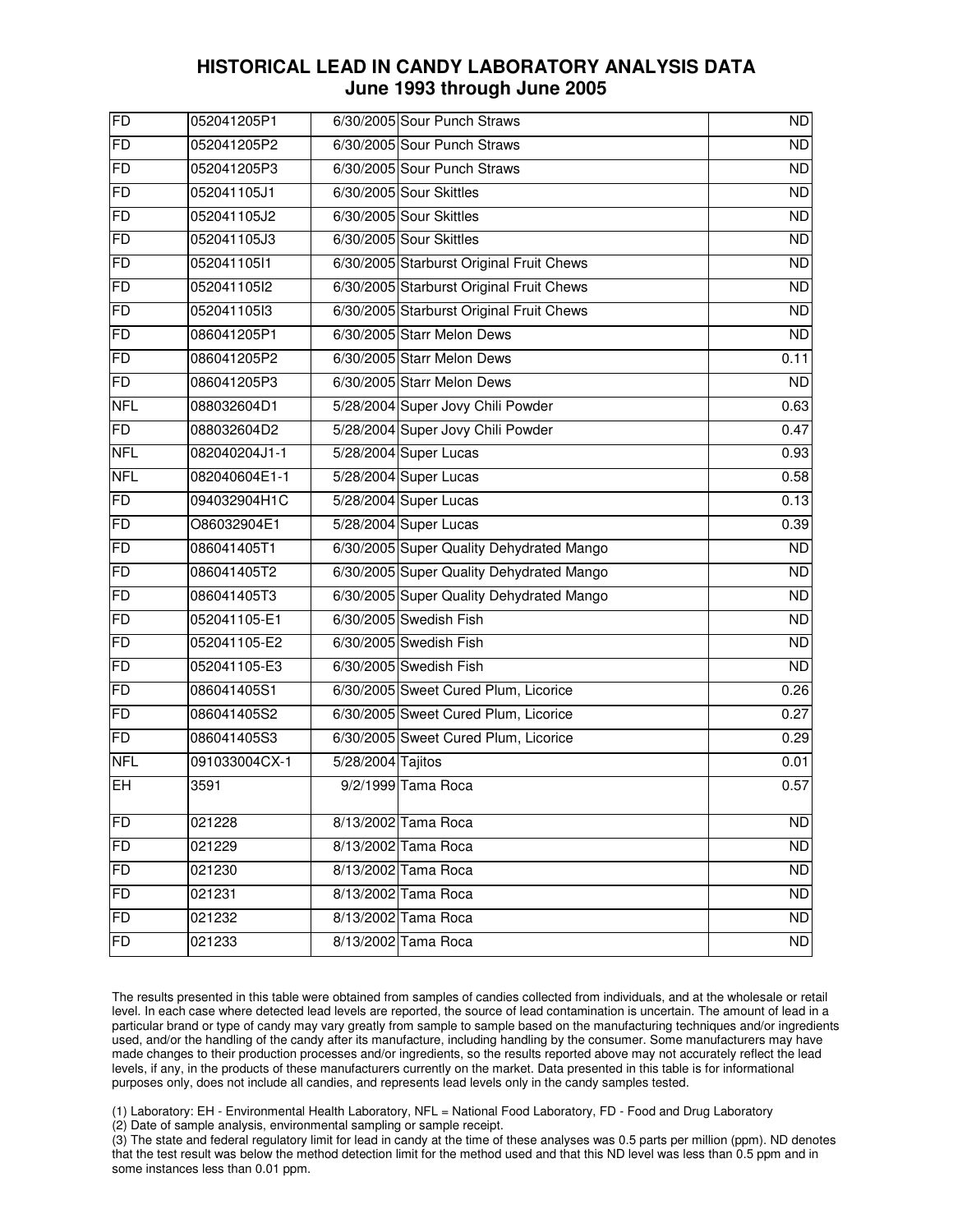| FD         | 021234        | 8/13/2002 Tama Roca                                                           | ND              |
|------------|---------------|-------------------------------------------------------------------------------|-----------------|
| FD         | 021235        | 8/13/2002 Tama Roca                                                           | ND              |
| FD         | 021236        | 8/13/2002 Tama Roca                                                           | <b>ND</b>       |
| <b>FD</b>  | 021237        | 8/13/2002 Tama Roca                                                           | $\overline{ND}$ |
| FD         | 021238        | 8/13/2002 Tama Roca                                                           | <b>ND</b>       |
| FD         | 021239        | 8/13/2002 Tama Roca                                                           | $\overline{ND}$ |
| <b>FD</b>  | 021240        | 8/15/2002 Tama Roca                                                           | <b>ND</b>       |
| FD         | 021241        | 8/15/2002 Tama Roca                                                           | <b>ND</b>       |
| <b>FD</b>  | 021242        | 8/15/2002 Tama Roca                                                           | <b>ND</b>       |
| <b>FD</b>  | 021243        | 8/15/2002 Tama Roca                                                           | <b>ND</b>       |
| FD         | 021244        | 8/15/2002 Tama Roca                                                           | $\overline{ND}$ |
| FD         | 021245        | 8/15/2002 Tama Roca                                                           | <b>ND</b>       |
| <b>FD</b>  | 021246        | 8/15/2002 Tama Roca                                                           | <b>ND</b>       |
| FD         | 021247        | 8/15/2002 Tama Roca                                                           | <b>ND</b>       |
| <b>FD</b>  | 021248        | 8/15/2002 Tama Roca                                                           | <b>ND</b>       |
| <b>FD</b>  | 021249        | 8/15/2002 Tama Roca                                                           | <b>ND</b>       |
| FD         | 021250        | 8/15/2002 Tama Roca                                                           | $\overline{ND}$ |
| FD         | 021251        | 8/15/2002 Tama Roca                                                           | <b>ND</b>       |
| <b>FD</b>  | 021252        | 8/15/2002 Tama Roca                                                           | $\overline{ND}$ |
| FD         | 021253        | 8/15/2002 Tama Roca                                                           | <b>ND</b>       |
| <b>FD</b>  | 021254        | 8/15/2002 Tama Roca                                                           | <b>ND</b>       |
| <b>NFL</b> | 091033004BX-1 | 5/28/2004 Tama Roca                                                           | 0.04            |
| <b>NFL</b> | 088032604J1   | 5/28/2004 Tama Roca Banderilla                                                | 0.08            |
| <b>FD</b>  | 088032604J2   | 5/28/2004 Tama Roca Banderilla                                                | 0.21            |
| <b>NFL</b> | 091033004AX-1 | 5/28/2004 Tama Roca Banderilla                                                | 0.01            |
| <b>FD</b>  | 021321        | 8/20/2002 Tam Roca Hot and Salted<br><b>Tamarind Fruit Candy</b>              | <b>ND</b>       |
| <b>FD</b>  | 021322        | 8/20/2002 Tama Roca Hot and Salted<br><b>Tamarind Fruit Candy</b>             | <b>ND</b>       |
| <b>FD</b>  | 021323        | 8/20/2002 Tama Roca Hot and Salted<br><b>Tamarind Fruit Candy</b>             | ND.             |
| <b>FD</b>  | 021327        | 8/20/2002 Tama Roca Tamarind Fruit Candy Sugar                                | <b>ND</b>       |
| <b>FD</b>  | 021328        | 8/20/2002 Tama Roca Tamarind Fruit Candy Sugar                                | <b>ND</b>       |
| <b>FD</b>  | 021329        | 8/20/2002 Tama Roca Tamarind Fruit Candy Sugar                                | <b>ND</b>       |
| FD         | 021324        | 8/20/2002 Tama Roca Taruguin Enchilado Dulce de<br>Tamarind Salado Y Echilado | <b>ND</b>       |
| FD         | 021325        | 8/20/2002 Tama Roca Taruguin Enchilado Dulce<br>de Tamarind Salado Y Echilado | <b>ND</b>       |

 The results presented in this table were obtained from samples of candies collected from individuals, and at the wholesale or retail level. In each case where detected lead levels are reported, the source of lead contamination is uncertain. The amount of lead in a particular brand or type of candy may vary greatly from sample to sample based on the manufacturing techniques and/or ingredients used, and/or the handling of the candy after its manufacture, including handling by the consumer. Some manufacturers may have made changes to their production processes and/or ingredients, so the results reported above may not accurately reflect the lead levels, if any, in the products of these manufacturers currently on the market. Data presented in this table is for informational purposes only, does not include all candies, and represents lead levels only in the candy samples tested.

(1) Laboratory: EH - Environmental Health Laboratory, NFL = National Food Laboratory, FD - Food and Drug Laboratory

(2) Date of sample analysis, environmental sampling or sample receipt.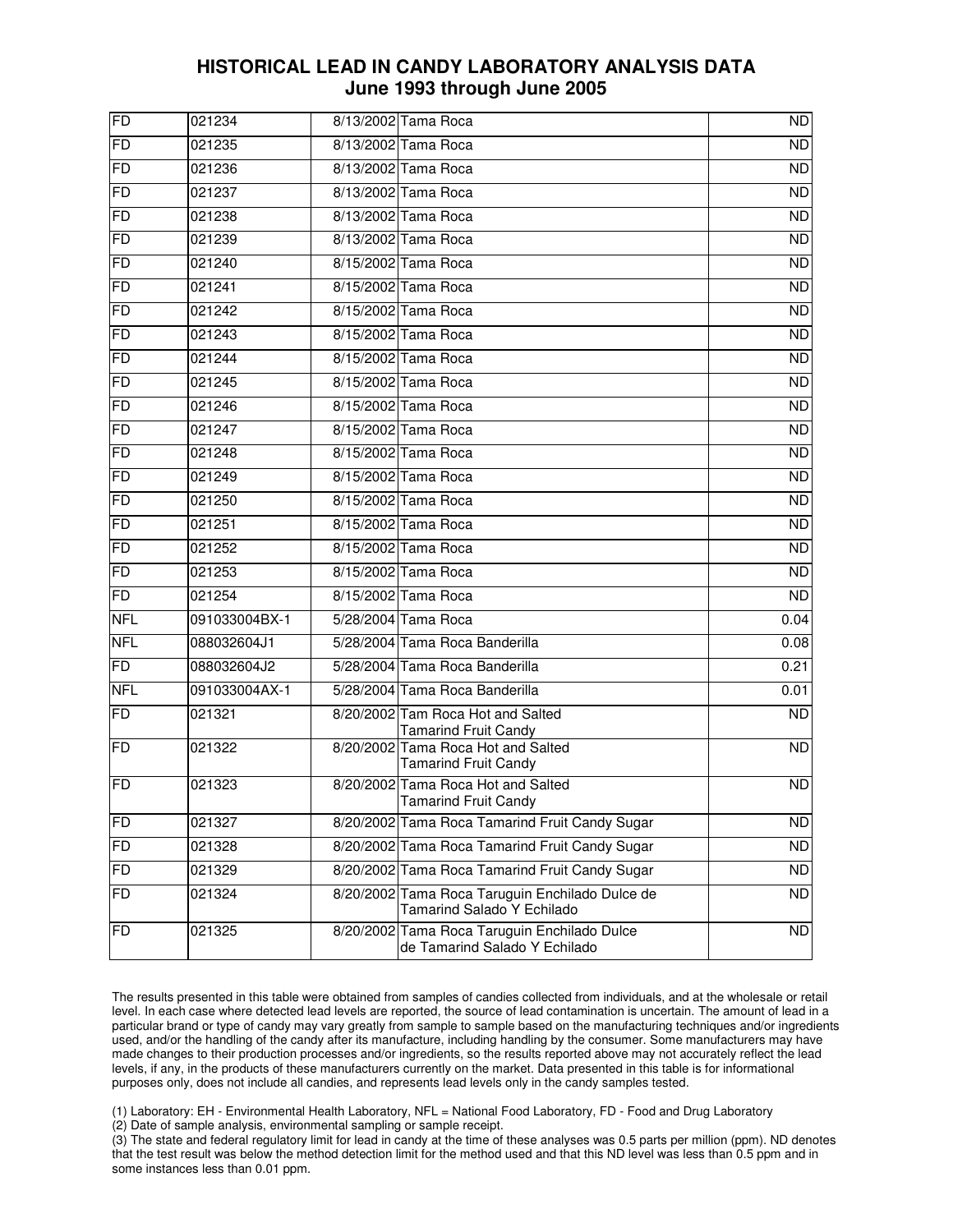| FD             | 021326        |                    | 8/20/2002 Tama Roca Taruguin Enchilado Dulce<br>de Tamarind Salado Y Echilado | ND                |
|----------------|---------------|--------------------|-------------------------------------------------------------------------------|-------------------|
| EH             | 0377          |                    | 6/16/1993 Tamarind Candy in Plunger                                           | <b>ND</b>         |
| EH             | 0376          |                    | 6/16/1993 Tamarind Candy in Spoon                                             | <b>ND</b>         |
| EH             | 9982          |                    | 6/6/1994 Tamarind Candy in Spoon                                              | $\overline{ND}$   |
| EH             | 4539          |                    | 11/16/2000 Tamarind Pulp                                                      | 0.09              |
| <b>NFL</b>     | 082040104D1-1 |                    | 5/28/2004 Tamarindo                                                           | 0.02              |
| <b>NFL</b>     | 091033004DD1  | 5/28/2004 Tejocote |                                                                               | 0.07              |
| FD             | 091033004DD2  | 5/28/2004 Tejocote |                                                                               | $\overline{0.17}$ |
| <b>NFL</b>     | 091033004EE1  |                    | 5/28/2004 Tejocote, Sliced                                                    | 0.06              |
| FD             | 091033004EE-2 |                    | 5/28/2004 Tejocote, Sliced                                                    | <b>ND</b>         |
| EH             | 4162          |                    | 3/27/2000 Tiger Pops                                                          | $\overline{ND}$   |
| <b>NFL</b>     | 094032904B1C  |                    | 5/28/2004 Tiramindo, sabor de lo lindo                                        | 0.12              |
| FD             | 094032904B2C  |                    | 5/28/2004 Tiramindo, sabor de lo lindo                                        | 0.30              |
| <b>FD</b>      | 094032904B3C  |                    | 6/22/2004 Tiramindo, sabor de lo lindo                                        | 0.24              |
| <b>FD</b>      | 04-0713       |                    | 6/3/2004 Tiramindo, sabor de lo lindo, with chili                             | 0.15              |
| <b>FD</b>      | 04-0714       |                    | 6/3/2004 Tiramindo, sabor de lo lindo, with chili                             | 0.16              |
| <b>EH</b>      | 3596          |                    | 9/2/1999 Tomy Montes                                                          | <b>ND</b>         |
| <b>FD</b>      | 052041205Q1   |                    | 6/30/2005 Tootsie Pops Miniatures                                             | <b>ND</b>         |
| FD             | 052041205Q2   |                    | 6/30/2005 Tootsie Pops Miniatures                                             | <b>ND</b>         |
| <b>FD</b>      | 052041205Q3   |                    | 6/30/2005 Tootsie Pops Miniatures                                             | <b>ND</b>         |
| <b>FD</b>      | 052041105F1   |                    | 6/30/2005 Tootsie Roll                                                        | <b>ND</b>         |
| <b>FD</b>      | 052041105F2   |                    | 6/30/2005 Tootsie Roll                                                        | <b>ND</b>         |
| <b>FD</b>      | 052041105F3   |                    | 6/30/2005 Tootsie Roll                                                        | <b>ND</b>         |
| <b>FD</b>      | 052041105A1   |                    | 6/30/2005 Twizzlers Strawberry Strings                                        | <b>ND</b>         |
| <b>FD</b>      | 052041105A2   |                    | 6/30/2005 Twizzlers Strawberry Strings                                        | <b>ND</b>         |
| <b>FD</b>      | 052041105A3   |                    | 6/30/2005 Twizzlers Strawberry Strings                                        | <b>ND</b>         |
| EH             | 4978          | 4/10/2001 Unknown  |                                                                               | 0.04              |
| EH             | 4547          |                    | 11/16/2000 Vagabando Extremo                                                  | <b>ND</b>         |
| EH             | 4547          |                    | 11/16/2000 Vagabando Extremo (chili dipping)                                  | 0.30              |
| <b>NFL</b>     | 082040104A1-1 |                    | 5/28/2004 Vagabundo Extremo                                                   | 0.20              |
| FD             | 054041105B1   |                    | 6/30/2005 Vagabundo Paletas Lollipops (Candy)                                 | <b>ND</b>         |
| FD             | 054041105B2   |                    | 6/30/2005 Vagabundo Paletas Lollipops (Candy)                                 | <b>ND</b>         |
| F <sub>D</sub> | 054041105B3   |                    | 6/30/2005 Vagabundo Paletas Lollipops (Candy)                                 | <b>ND</b>         |
| <b>FD</b>      | 054041105B3   |                    | 6/30/2005 Vagabundo Paletas Lollipops (Powder)                                | <b>ND</b>         |
| FD             | 054041105B1   |                    | 6/30/2005 Vagabundo Paletas Lollipops (Powder)                                | <b>ND</b>         |

 The results presented in this table were obtained from samples of candies collected from individuals, and at the wholesale or retail level. In each case where detected lead levels are reported, the source of lead contamination is uncertain. The amount of lead in a particular brand or type of candy may vary greatly from sample to sample based on the manufacturing techniques and/or ingredients used, and/or the handling of the candy after its manufacture, including handling by the consumer. Some manufacturers may have made changes to their production processes and/or ingredients, so the results reported above may not accurately reflect the lead levels, if any, in the products of these manufacturers currently on the market. Data presented in this table is for informational purposes only, does not include all candies, and represents lead levels only in the candy samples tested.

(1) Laboratory: EH - Environmental Health Laboratory, NFL = National Food Laboratory, FD - Food and Drug Laboratory

(2) Date of sample analysis, environmental sampling or sample receipt.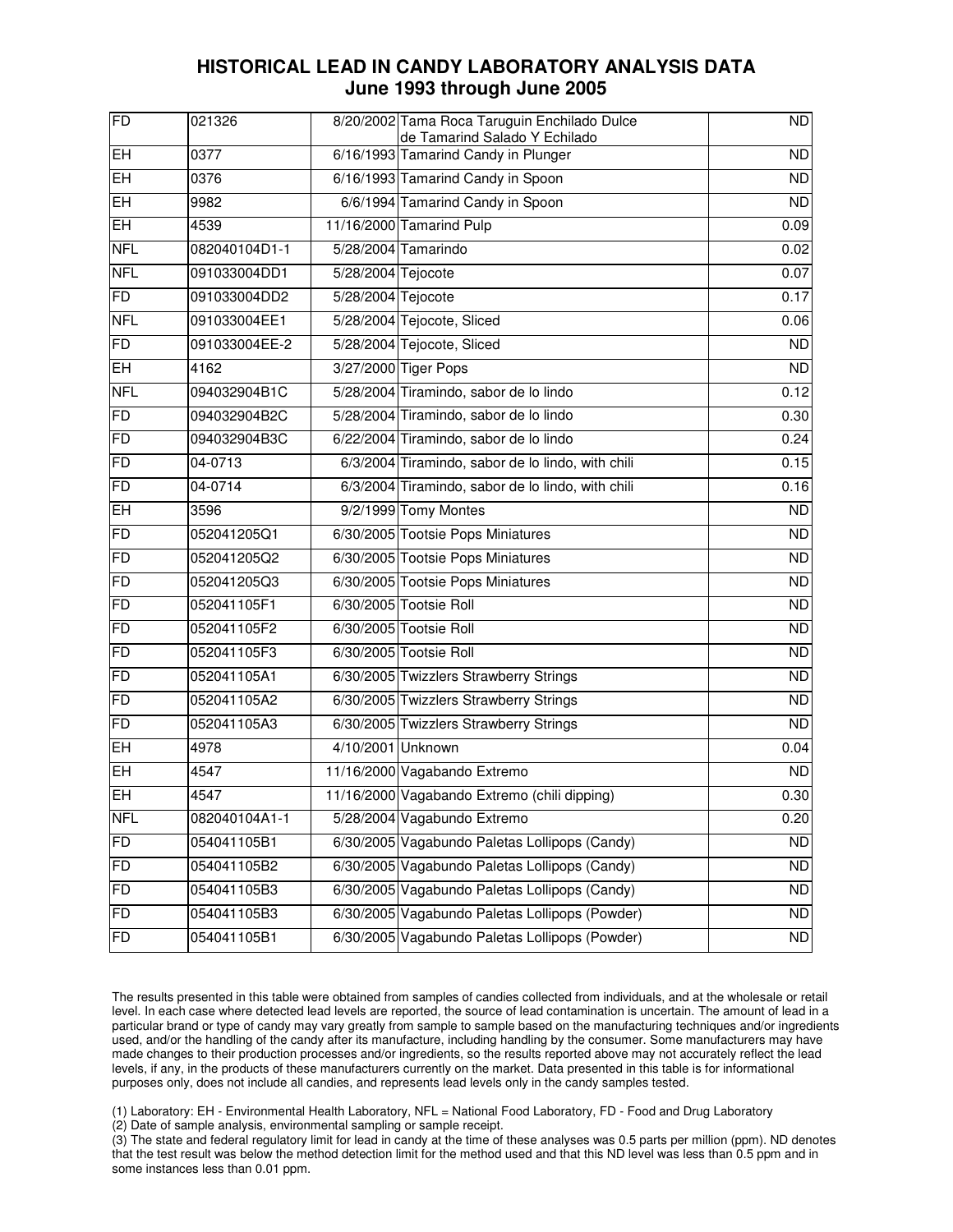| FD         | 054041105B2   | 6/30/2005 Vagabundo Paletas Lollipops (Powder) | ND              |
|------------|---------------|------------------------------------------------|-----------------|
| <b>NFL</b> | 091033004CC1  | 5/28/2004 Vero Bolitochas Tamarindo            | 0.05            |
| FD         | 091033004CC2  | 5/28/2004 Vero Bolitochas Tamarindo            | <b>ND</b>       |
| <b>NFL</b> | 082040104F1-1 | 5/28/2004 Vero Elotes                          | 0.03            |
| <b>NFL</b> | 082040204l1-1 | 5/28/2004 Vero Elotes                          | 0.01            |
| FD         | 082040604F1-1 | 5/28/2004 Vero Elotes                          | 0.19            |
| <b>FD</b>  | 086032904B1   | 5/28/2004 Vero Elotes                          | <b>ND</b>       |
| <b>NFL</b> | 088032604H1   | 5/28/2004 Vero Elotes                          | $\overline{ND}$ |
| <b>FD</b>  | 041041505C1   | 6/30/2005 Vero Elotes Strawberry Paletas       | <b>ND</b>       |
| <b>FD</b>  | 041041505C2   | 6/30/2005 Vero Elotes Strawberry Paletas       | $\overline{ND}$ |
| <b>FD</b>  | 041041505C3   | 6/30/2005 Vero Elotes Strawberry Paletas       | 0.14            |
| EH         | 3598          | 9/2/1999 Vero las Pica Gomas                   | <b>ND</b>       |
| EH         | 3594          | 9/2/1999 Vero Mango                            | ND              |
| ĒĤ         | 4699          | 3/1/2001 Vero Mango                            | 0.57            |
| EH         | 4702          | 3/1/2001 Vero Mango                            | 0.53            |
| <b>NFL</b> | 091032604A2-1 | 5/28/2004 Vero Palentas                        | 0.11            |
| EH         | 0859          | 2/9/1995 Vero Palerindas                       | $\overline{ND}$ |
| <b>NFL</b> | 082040204B1-1 | 5/28/2004 Vero Palerindas                      | 0.02            |
| FD         | 082040204B2-1 | 5/28/2004 Vero Palerindas                      | <b>ND</b>       |
| FD         | 082040604J2-1 | 5/28/2004 Vero Palerindas                      | <b>ND</b>       |
| <b>NFL</b> | 091033004BB-1 | 5/28/2004 Vero Palerindas                      | 0.02            |
| <b>NFL</b> | 088032604B1   | 5/28/2004 Vero Pica Fresca                     | 0.04            |
| FD         | 088032604B2   | 5/28/2004 Vero Pica Fresca                     | <b>ND</b>       |
| <b>NFL</b> | 088032604C1   | 5/28/2004 Vero Pica Gomes                      | 0.08            |
| FD         | 088032604C2   | 5/28/2004 Vero Pica Gomes                      | <b>ND</b>       |
| <b>EH</b>  | 4115          | 3/8/2000 Vero Rebanaditas                      | 0.14            |
| <b>FD</b>  | 091033004AA-1 | 5/28/2004 Vero Rellenitos Mango                | ND.             |
| FD         | 041041505H1   | 6/30/2005 Vero Richamoy Apricot/Chili Paletas  | $\overline{ND}$ |
| FD         | 041041505H2   | 6/30/2005 Vero Richamoy Apricot/Chili Paletas  | $\overline{ND}$ |
| FD         | 041041505H3   | 6/30/2005 Vero Richamoy Apricot/Chili Paletas  | <b>ND</b>       |
| <b>FD</b>  | 04-0707       | 6/2/2004 Vero Super Palerindas con Super Chile | 0.33            |
| <b>FD</b>  | 04-0708       | 6/2/2004 Vero Super Palerindas con Super Chile | 0.41            |
| <b>FD</b>  | 041041405C1   | 6/30/2005 Vero Vagabundo Lollipop              | <b>ND</b>       |
| FD         | 041041405C2   | 6/30/2005 Vero Vagabundo Lollipop              | <b>ND</b>       |
| <b>FD</b>  | 041041405C3   | 6/30/2005 Vero Vagabundo Lollipop              | <b>ND</b>       |
| <b>FD</b>  | 041041405C1   | 6/30/2005 Vero Vagabundo Powder                | 0.59            |

 The results presented in this table were obtained from samples of candies collected from individuals, and at the wholesale or retail level. In each case where detected lead levels are reported, the source of lead contamination is uncertain. The amount of lead in a particular brand or type of candy may vary greatly from sample to sample based on the manufacturing techniques and/or ingredients used, and/or the handling of the candy after its manufacture, including handling by the consumer. Some manufacturers may have made changes to their production processes and/or ingredients, so the results reported above may not accurately reflect the lead levels, if any, in the products of these manufacturers currently on the market. Data presented in this table is for informational purposes only, does not include all candies, and represents lead levels only in the candy samples tested.

(1) Laboratory: EH - Environmental Health Laboratory, NFL = National Food Laboratory, FD - Food and Drug Laboratory

(2) Date of sample analysis, environmental sampling or sample receipt.